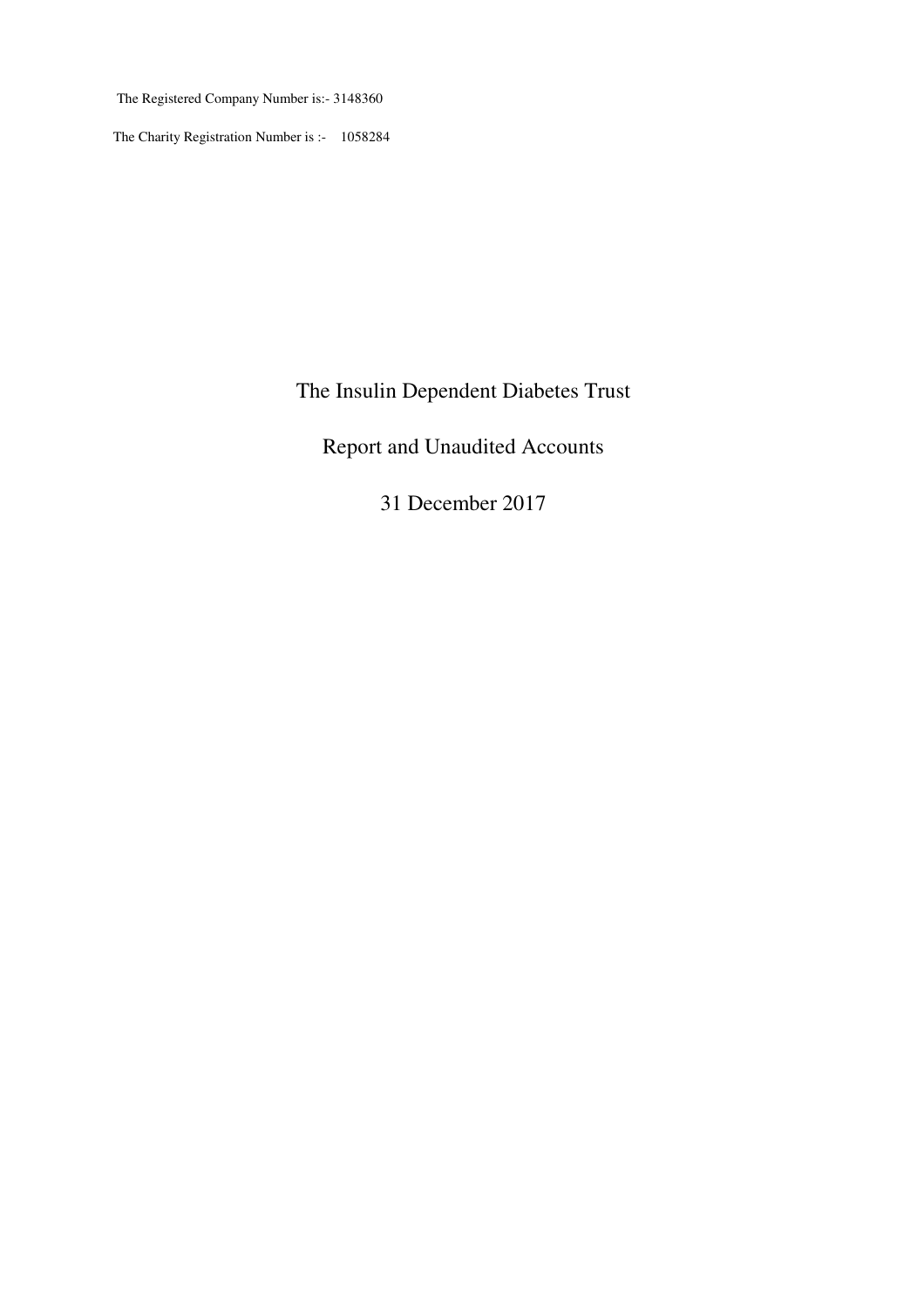### **Report and accounts**

### **Contents**

|--|

| <b>Charity information</b>                               | 1  |
|----------------------------------------------------------|----|
| <b>Trustees' Annual Report</b>                           | 1  |
| <b>Chartered Accountants' report</b>                     | 11 |
| <b>Funds Statements:-</b>                                |    |
| <b>Statement of Financial Activities</b>                 | 12 |
| Statement of Financial Activities - Prior Year statement | 13 |
| Movements in funds                                       | 14 |
| <b>Revaluation reserves</b>                              | 15 |
| Revenue Funds                                            | 16 |
| Income and Expenditure account                           | 16 |
| Summary of funds                                         | 16 |
| <b>Balance sheet</b>                                     | 18 |
| Notes to the accounts                                    | 19 |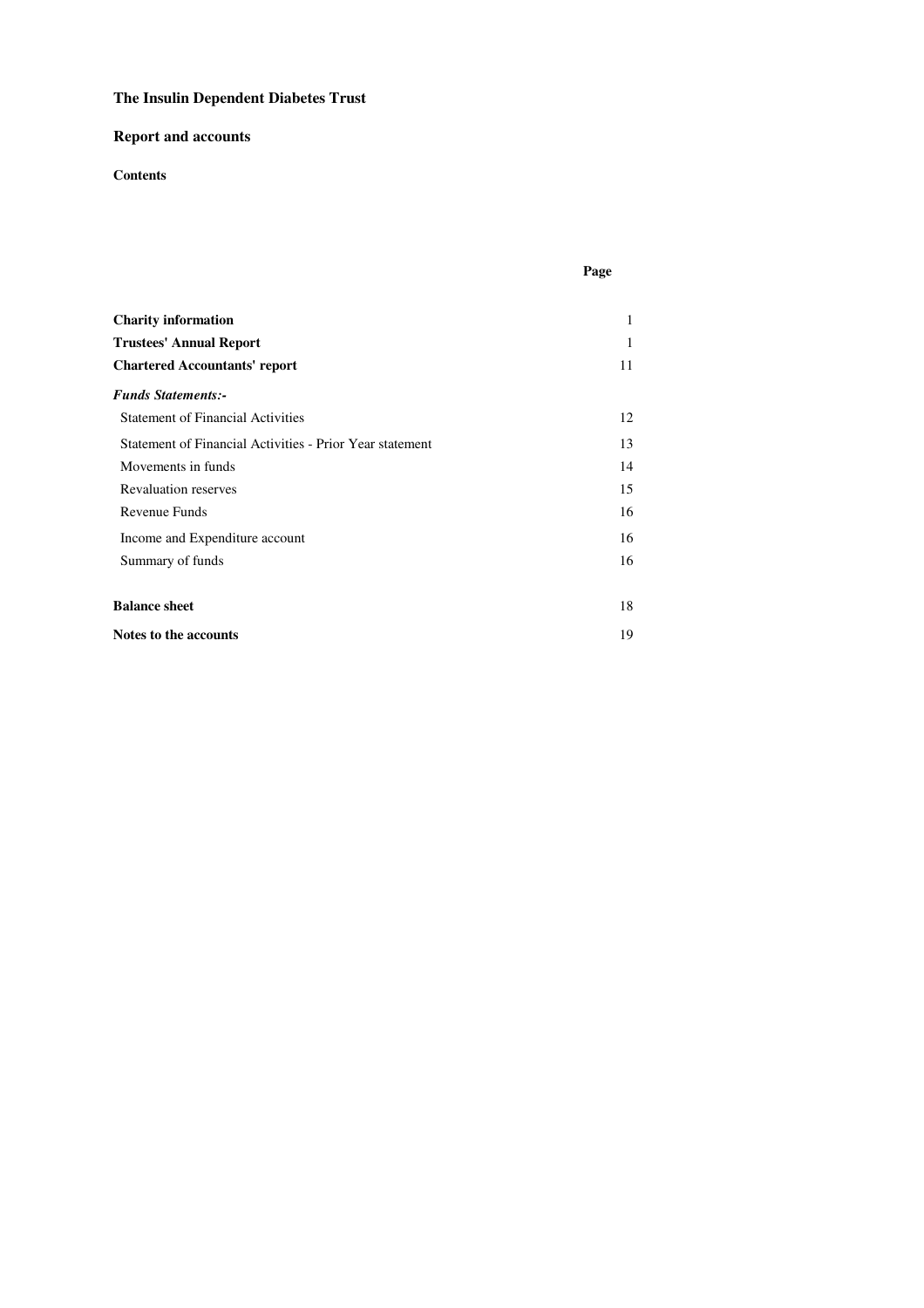Registered company number:- 3148360

### **Trustees' Annual Report for the year ended 31 December 2017**

TheTrustees present their Report and Accounts for the year ended 31 December 2017, which also comprises the Directors' Report required by the Companies Act 2006.

#### **Reference and administrative details**

The legal name of the charity is :-The Insulin Dependent Diabetes Trust

The charity is also known by its operating name, InDependent Diabetes Trust

#### **The charity's areas operation and UK charitable registration.**

The charity is registered in England & Wales with charity number 1058284

#### **Legal structure of the charity**

 The charity is constituted as a company limited by guarantee, registered under the Companies Acts. and its governing document is a Memorandum and Articles of Association under company legislation.

The Governing Document is dated 01 January 1994

 By operation of law all Trustees are directors under the Companies Act 2006 and all directors are trustees under Charities legislation and have responsibilities, as such, under both company and charity legislation.

#### **The trustees are all individuals.**

#### **The principal operating address, telephone number and email and web addresses of the charity are:-**

Northampton , Northamptonshire 210 Abington Avenue NN1 4PR Telephone 01604 622837 Email Address enquiries@iddtinternational.org Web address WWW.iddtinternational.org

The registered office of the charity for Companies Act purposes is the same as the operating address shown above

#### **The Trustees in office on the date the report was approved were:-**

Mrs J M D Hirst MBE Dr M Kiln

The Above are Co-Chairs

Dr L Gerlis Medical Advisor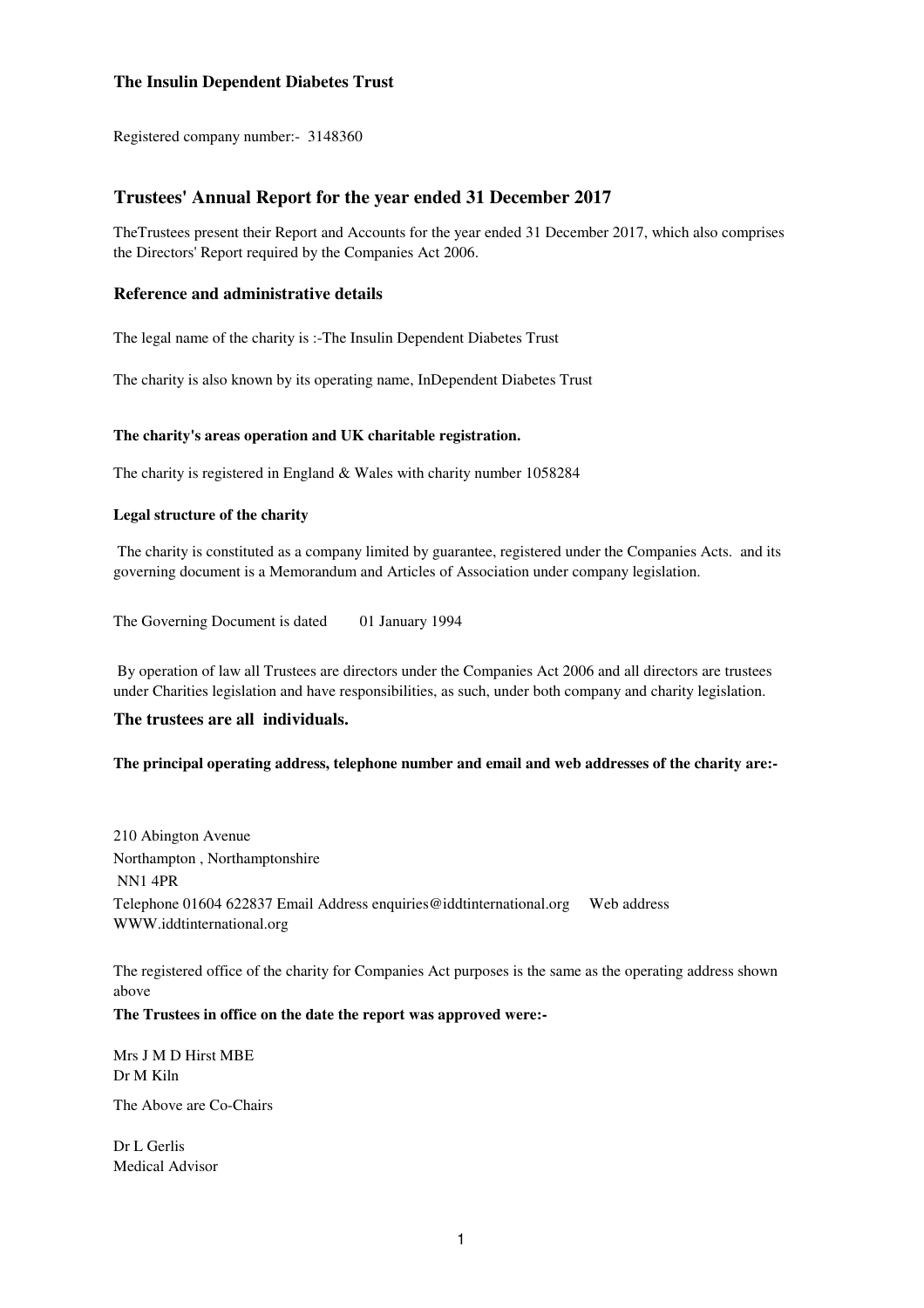Registered company number:- 3148360

### **Trustees' Annual Report for the year ended 31 December 2017**

Ms G Coleman Mrs J Hutchinson Ms L Ingram Ms V Readman Dr R Rijckborst **Trustees** Ms C Baker Dr G Adams M J Birbeck

#### **The Trustees in office during the year were:-**

The Trustees who served as a Trustee in the reporting period were as shown above, Dr G Adams resigned after the year end but before the accounts were signed.

All the Trustees are also members of the charity.

### **Objects and activities of the charity**

### **The purposes of the charity as set out in its governing document remain unchanged.**

: To offer care,

: To ensure that the people who are dependent on insulin for the treatment of their diabetes have a fully formed choice of insulin.

: To try to ensure that animal insulin continues to remain available for those who require it.

: To fund research aimed at improving the lives of people with diabetes now.

### **The main activities undertaken in relation to those purposes during the year.**

: Reach more people with Type 1 and Type 2 diabetes to offer information and support.

: Help children with diabetes and their parents with the provision of information to them and to develop a new booklet for teachers to enable them to better understand the needs of children with diabetes in schools. To ensure widespread distribution of existing booklets to provide insight, information and support with the aim of improving quality of life and reducing hospital admissions.

: To put into practice plans for raising funds as the charity has already reduced their costs to ensure ongoing funding.

: To improve the care of the feet of people with diabetes to reduce the number of unnecessary amputations.

### **The main activities undertaken during the year to further the charity's purpose for the public benefit.**

: Continuing the promotion of the help the charity can offer through letters to the editors of local newspapers.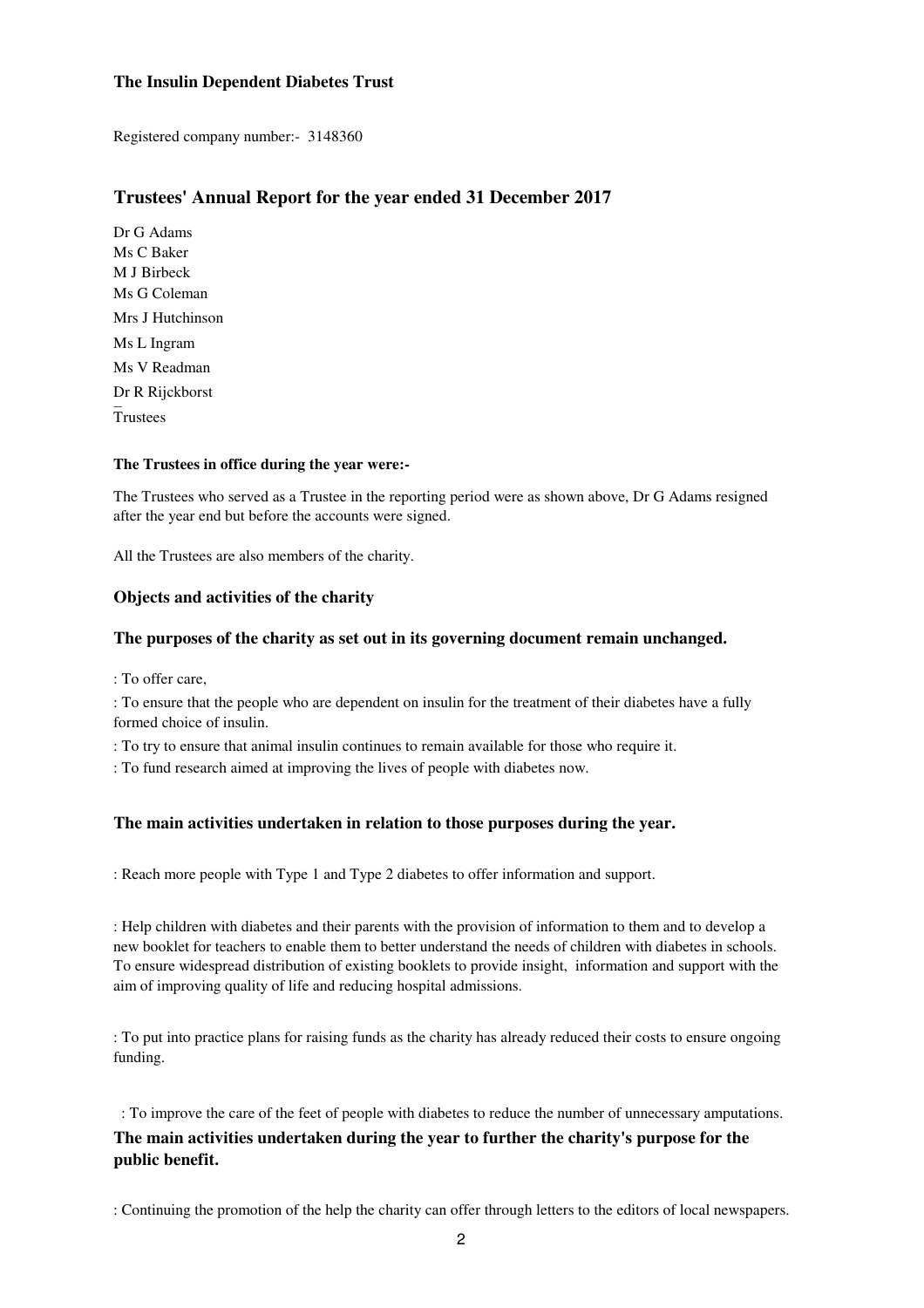Registered company number:- 3148360

### **Trustees' Annual Report for the year ended 31 December 2017**

: The booklet, What Schools Need To Know, continues to be very popular together with Parents Passport for Schools with large uptakes of both.

: We continue to develop and update information leaflets on many aspects of diabetes.

: The continued marketing and sales of the book "Diabetes-Food Meds and More"

: IDDT's monthly lottery, introduced 2 years ago has continued to be very popular and has produced an income for the charity of £8,986.

: To enable us to continue to provide health professionals with free information booklets and leaflets, as well as other publications which are in demand even though we make delivery charges for requests of bulk deliveries.

: The very popular booklet Diabetes - Looking After Your Feet, has continued to be demanded by members, non members, health professionals and podiatrists.

The Trustees have had regard to the Charity Commission's guidance on public benefit in managing the activities of the charity.

#### **The short term and longer term aims and objectives.**

: The charity continues to publish a quarterly newsletter and a smaller version called Type 2 & You. These are distributed to members and health care professionals who have joined the charity. The charity will encourage access to more online information. There continues to be a gradual increase in members receiving this electronically which is a great saving on postage.

### **The charity's strategies for achieving its aims and objectives in the future.**

: The charity believes that using the online technology is the most valuable way to reach a wider public and continues to employ a webmaster to regularly update and monitor traffic. The website is now accessible to users of smart phones. Many orders for booklets and other items are received from the website and it continues to be a stable source of new members. The large print Newsletters for visually impaired members and the talking resources continue to be gaining in popularity and the long term aim is to extend this service and provide audio and visual services of all booklets and leaflets . The charity's aim is to provide real help to people with diabetes.

:Research and advice to the people regarding all forms of diabetes, and the management of the condition.

:Collaboration with foot care specialists to assist with this area of concern has been successful and is an ongoing campaign.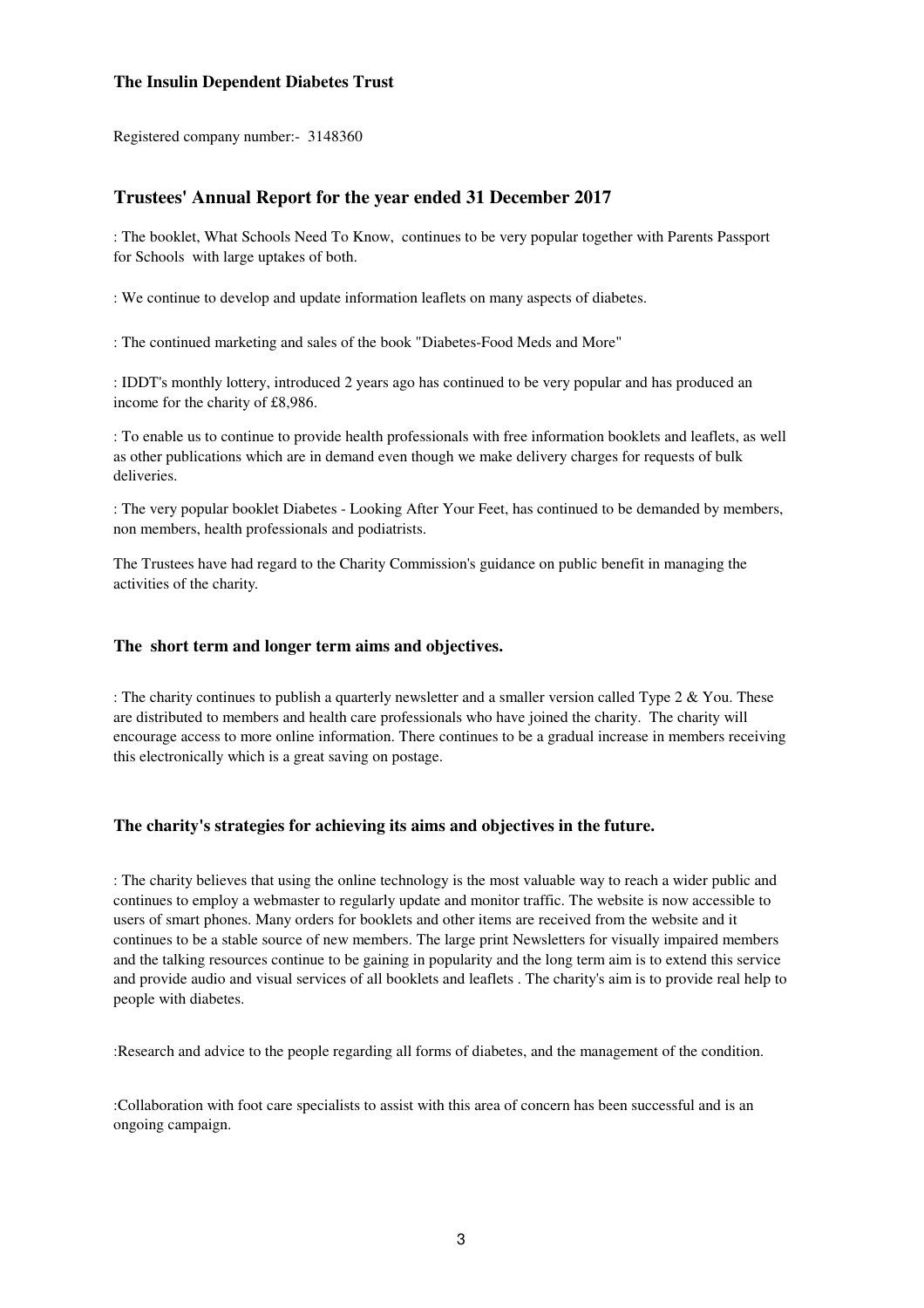Registered company number:- 3148360

### **Trustees' Annual Report for the year ended 31 December 2017**

### **How the activities undertaken during the year contributed to the achievement of the aims and objectives.**

The web setup of a foot care range for people with diabetes has had a positive affect by highlighting care that can be undertaken by people in their own homes. It shows how a simple regime can produce real results. The combined advice from Medalin, Solesee, Neuropad and Vibratip helps in supporting people with diabetes on a daily basis. Our aim is to educate people on basic care to prevent the unnecessary amputations which take place each year.

As the Trustees recommended increasing the Charity's presence with Health Professionals, several Health Professional conferences were attended and various other events had 'Here to Help' leaflets in delegate Packs. This continued in 2017 but in view of the low professional membership the decision has been made to reduce the Health Professional Conferences IDDT attends during 2018 and continues advertising in appropriate professional journals.

IDDT – International continues to maintain its links with people and groups in countries around the world. The charity continues to offer support and information to people in other countries who need animal insulin. Providing information and support wherever people live continues to be a major role.

The charity again collected and donated unwanted in-date insulin and other supplies for people in developing countries who are unable to afford the high cost of insulin and the treatment they need. The Trustees thank all those who send unwanted supplies, especially the diabetes clinics around the UK who are very supportive of this initiative.

The charity's 'sponsor a child scheme' to help with the insulin and medical costs of children at Dream Trust in India continues. Some of the sponsored young people are now grown up and self-supporting, so our sponsors are now helping another generation of children with Type 1 diabetes. The charity and Dr Pendsey at Dream Trust express their gratitude to IDDT members who support needy families.

### **Social investment policies and how these contributed to the achievement of charity's aims and objectives during the year.**

The charity continued to operate the policies and procedures document relating to fundraising and sponsorship for the Trust approved in 2015. The interest generated continues to assist in supporting the charity's causes.

### **Grant making policies and how these contributed to the achievement of the charity's aims and objectives during the year.**

The Trust has made the decision to support one large 5 year study at Nottingham University which is investigating the action of insulin and in 2017 awarded £123,228. This research is in line with the Trust's objectives.

#### **Fundraising activities during the year.**

The charity relies on grant aid from the donors identified in the accounts, whose support is valued. There are minor fundraising activities, to include Christmas Card sales.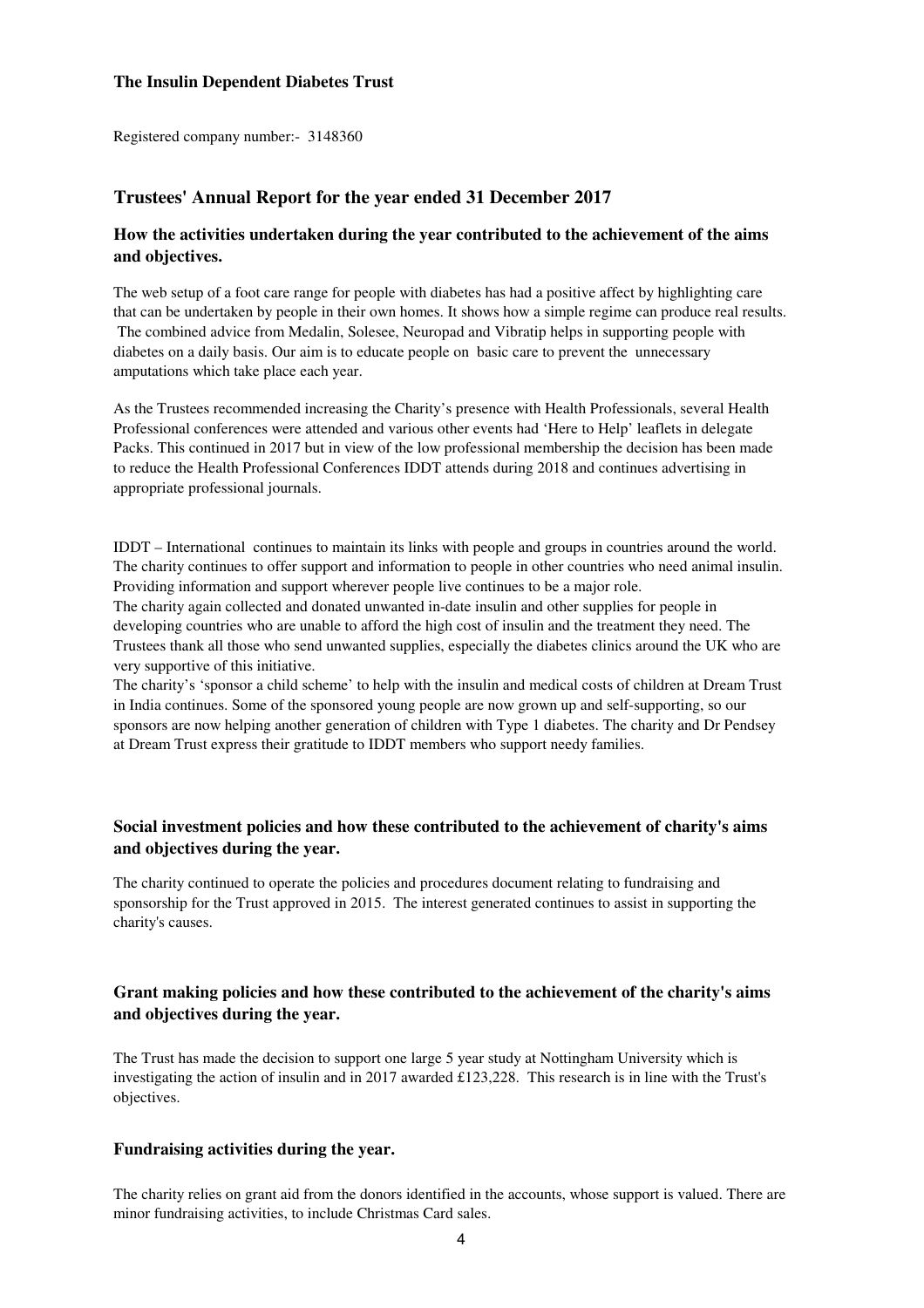Registered company number:- 3148360

### **Trustees' Annual Report for the year ended 31 December 2017**

### **The difference and degree the charity's performance during the year has made to the beneficiaries of the charity and has benefied the wider society.**

The charity works hard to promote various ways people can live with diabetes and lead a fulfilled and happy life. The booklets, leaflets, books and newsletters all extend help and support and our telephone help line offers one to one assistance.

### **Investment performance against the investment objectives.**

The Trustees have resolved to establish reserves for future activities, and the Trustees have wide powers of investment. Within those powers, a statement of investment policies have been set out as below. The policy on reserves is that existing assets are retained to produce income, income which is wholly utilised to support existing activities. There is no intention in the long term to either increase or reduce the capital held. The policy is justified in that it is necessary to preserve income at present levels in order to maintain the activities of the charity.

#### **The methods used to recruit and appoint new charity Trustees.**

The directors of the company are also charitable Trustees for the purposes of charity law and under the company's Articles are known as members of the Board of Trustees. Under the requirements of the Memorandum and Articles of Association the members of the Board of Trustees are elected to serve for a period of three years, after which they must be re-elected at the next Annual Meeting.

Due to the nature of the work of the charity and the importance of understanding the needs of and representing people with diabetes and their families, at no time shall the number of Trustees who are medically qualified or are allied health professionals exceed twenty five percent of the total number of Trustees. The charity records the particular skills of the Trustees in order to maintain a broad mix of skills and expertise.

#### **The policies and procedures for the induction and training of Trustees.**

The Trustees are familiar with the practical work of the charity. New Trustees are encouraged to take short training sessions to familiarise themselves with:

- The responsibilities of Trustees.
- The documents and memorandum and Articles of Association for the operations of the charity.
- The current financial position and sources of funding of the charity.
- The objectives and forward plans for the charity.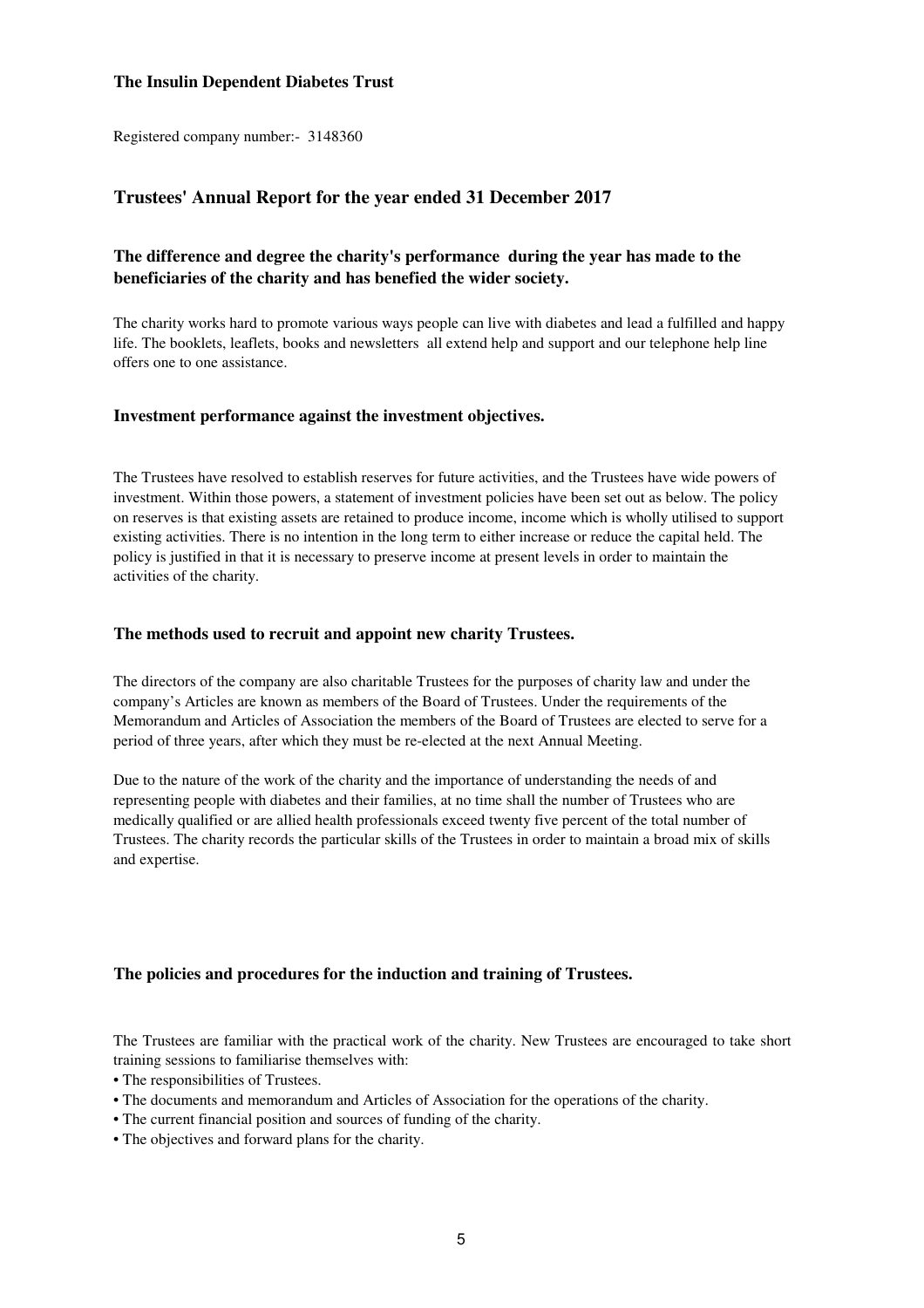Registered company number:- 3148360

### **Trustees' Annual Report for the year ended 31 December 2017**

#### **The charity's organisational structure.**

A board of a maximum of 11 Trustees administer the charity, covering policy, membership and finance. Minor day to day decisions are taken by the Co-Chairs. Modern technology enables consultations to be made quickly and easily. Major decisions on future policies are taken to the AGM for approval of members.

During 2017 two members of staff left and two were recruited and ongoing training is being undertaken, the staff team still consists of one full time and three part time people with temporary staff being employed from time to time.

The charity will continue to update staff skills when required to ensure their skills and knowledge remain relevant and up to date.

#### **How the charity makes decisions and how decisions are delegated.**

The charity continued to operate the policies and procedures document relating to fundraising and sponsorship for the Trust approved in 2015. The day to day running of the Trust is carried out by the Co-Chairs Jenny Hirst, Dr Matthew Kiln and the CEO.

#### **The charity's relationships with related parties.**

The charity maintains its links with people and groups in countries around the world. The charity continues to offer support and information to people in other countries who need animal insulin. Providing information and support wherever people live continues to be a major role.

The Trustees thank Wockhardt UK for their commitment to the ongoing supply of porcine insulin in vials and cartridges, although only one supplier of animal insulin is an unsafe and vulnerable position for the significant numbers of people who need it. The withdrawal of bovine insulin has not yet impacted on our research, but we do understand that Wockhardt UK has extended this insulin beyond economic viability.

The Trust continues to be concerned that there is increasing evidence that analogue insulins have no significant benefits over human insulin for the majority of people requiring insulin treatment and as they are considerably more expensive, the NHS is wasting many thousands of pounds. The Trust also has concerns at the recent introduction of analogue insulins of different strengths and fears that mistakes could happen with serious consequences.

#### **The Trustees' bankers and advisors**

| <b>Bankers</b>      | Yorkshire Bank, 7 Gold Street, Northampton, NN1 1EN |
|---------------------|-----------------------------------------------------|
| Investment advisors | MPA, 98 High Street, Henley in Arden, B95 5BY       |
| Accountants         | Paul Slater & Co, 1 Washington Street, NN2 6NN      |

#### **The charity's financial position at the end of the year ended 31 December 2017**

The financial position of the charity at 31 December 2017 and comparatives for the prior period, as more fully detailed in the accounts, can be summarised as follows:- 6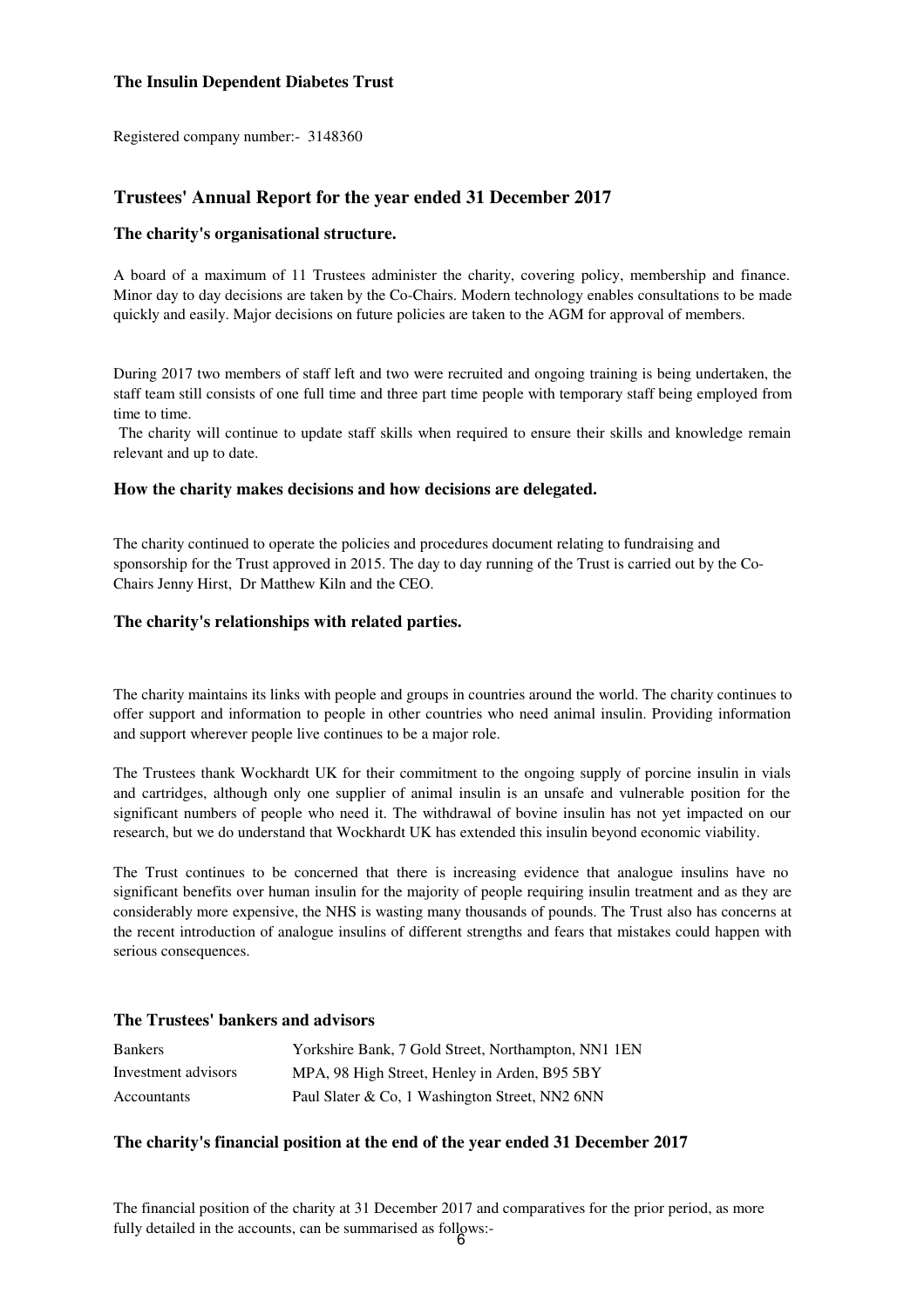Registered company number:- 3148360

### **Trustees' Annual Report for the year ended 31 December 2017**

|                                                                                 | 2017             | 2016      |
|---------------------------------------------------------------------------------|------------------|-----------|
|                                                                                 | £                | £         |
| Net income/(expenditure)                                                        | 422,230          | (26, 109) |
| Called up share capital                                                         | $\boldsymbol{0}$ | $\theta$  |
| Unrestricted Revenue Funds available for the<br>general purposes of the charity | 1,180,478        | 401,470   |
| <b>Total Unrestricted Funds</b>                                                 | 1,180,478        | 401,470   |
| <b>Restricted Revenue Funds</b>                                                 | 943,528          | 1,300,306 |
| <b>Total Restricted Funds</b>                                                   | 943,528          | 1,300,306 |
| <b>Total Funds</b>                                                              | 2,124,006        | 1,701,776 |

### **Financial review of the position at the reporting date, 31 December 2017 .**

The Trustees consider the financial performance by the charity during the year to have been satisfactory.

Specific changes in fixed assets are detailed in the notes to the accounts.

### **Risks and uncertainties facing the charity.**

The Trustees cannot find any major risks to which the charity is exposed each financial year when preparing and updating the strategic plan, in particular those relating to the operations and finances of the charity. A risk register has been established. Procedures are in place to ensure compliance with health and safety of staff and visitors to the offices. Internal control risks are minimised by the implementation of procedures for authorisation of all transactions and projects.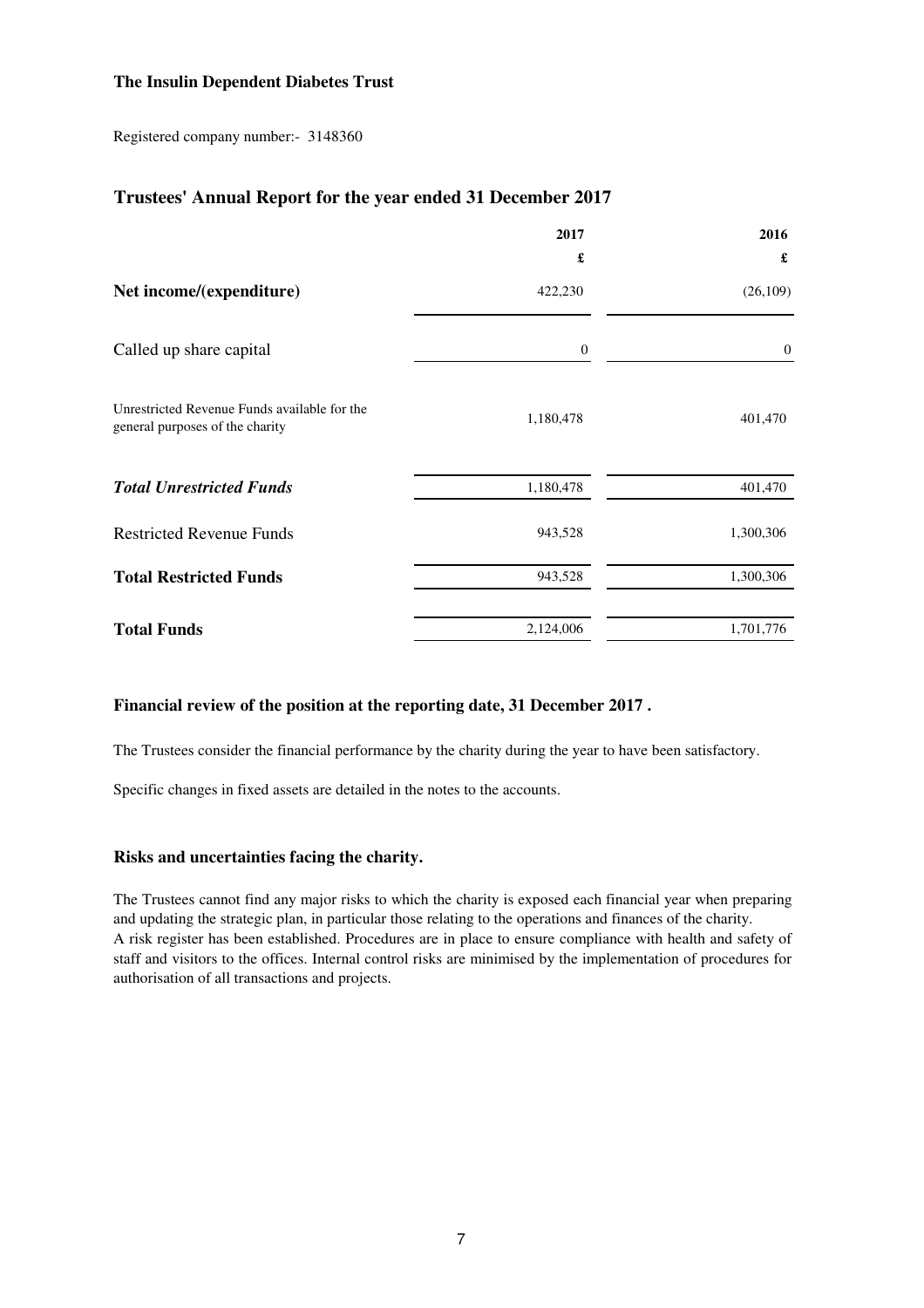Registered company number:- 3148360

### **Trustees' Annual Report for the year ended 31 December 2017**

### **Principal funding sources in the year and how these support the key objectives of the charity.**

The principle sources of income are from legacies and voluntary donations. The Trustees are aware of the need to generate greater regular income and have taken steps to try to achieve this and are continuing to do so. The Trustees are very grateful for the continued generosity of the members in making donations and especially to the increasing number of people who make regular donations through their bank. The Trustees also wish to record their gratitude to the donors of legacies and donations in memory of loved ones. Their kindness in helping other people with diabetes is very much appreciated.

The Trustees would also like to express their thanks for the continuing support and help of members and their families which provides encouragement to Trustees to continue with the aims and objectives of IDDT. This support reflects the needs of people living with diabetes to be represented by a patient/carer based charity that understands their needs and remains independent and uninfluenced by outside financial influences.

Considering the small number of members of staff and the amount of work that is covered, the Trustees would like to thank the staff for their continued dedication and hard work during 2017.

The Trustees reaffirm their commitment and determination to try to ensure that people with diabetes and their families have the informed choices of treatment and the access to them that they deserve and need. In the light of the evidence from national audits that the care and treatment of both Type 1 and Type 2 in the NHS is not improving, the Trustees are committed to try to raise awareness of this and influence policy makers to bring about the necessary improvements.

Handling charges to the health professionals for orders of multiple costs of booklets was largely accepted and the amount raised was put towards delivery costs of £1,613.

### **Details of The Independent Examiner**

Paul Slater FCA

1 Washington Street Northants NN2 6NN Northampton Kingsthorpe Fellow of ICAEW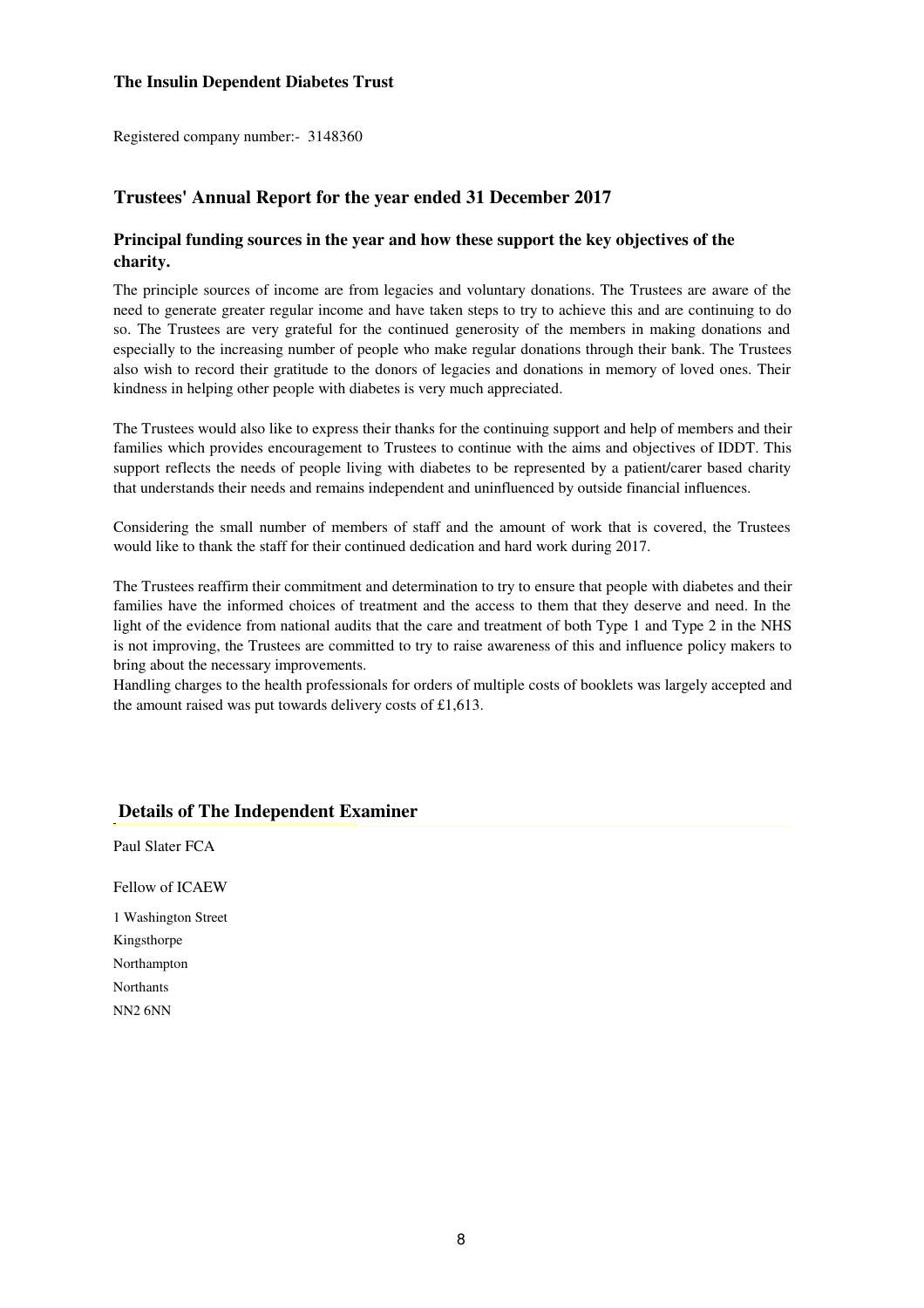Registered company number:- 3148360

### **Trustees' Annual Report for the year ended 31 December 2017**

### **Statement of Directors' and Trustees' Responsibilities**

The charity's Trustees are responsible for the preparation of the accounts in accordance with the terms of the Companies Act 2006, the Charities Act 2011 and the Charities (Accounts and Reports) Regulations 2008. Notwithstanding the explicit requirement in the extant statutory regulations,the Charities (Accounts and Reports) Regulations 2008, to prepare the financial statements in accordance with the SORP 2005, in view of the fact that the SORP 2005 has been withdrawn, the Trustees determined to interpret this responsibility as requiring them to follow current best practice and prepare the accounts according to the FRS 102 SORP 2015.

In particular, the Companies Act 2006 and charity law require the Board of Trustees to prepare financial statements for each financial year which give a true and fair view of the state of affairs of the charity as at the end of the financial year and of the surplus or deficit of the charity. In preparing those financial statements the Board is required to :-

- to prepare the accounts in accordance with United Kingdom Generally Accepted Accounting Practice (United Kingdom Accounting Standards and applicable law).
- select suitable accounting policies and then apply them consistently;
- make judgements and estimates that are reasonable and prudent; and
- prepare the financial statements on the going concern basis unless it is inappropriate to presume that the charity will continue in business.
- state whether applicable accounting standards and statements of recommended practice have been followed , subject to any material departures disclosed and explained in the financial statements;

The law requires that the Trustees must not approve the accounts unless they are satisfied that they give a true and fair view of the state of affairs of the charity and of the surplus or deficit of the charity for the year.

TheTrustees are also responsible for maintaining adequate accounting records which disclose with reasonable accuracy at any time the financial position of the charity and which are sufficient to show and explain the charity's transactions and enable them to ensure that the financial statements comply with the Companies Act 2006 and comply with regulations made under the Charities Act. They are also responsible for safeguarding the assets of the charity and hence for taking reasonable steps for the prevention and detection of fraud and other irregularities.

The Trustees are also responsible for the contents of the Trustees' report, and the statutory responsibility of the Independent Examiner in relation to the Trustees' report is limited to examining the report and ensuring that , on the face of the report, there are no material inconsistencies with the figures disclosed in the financial statements.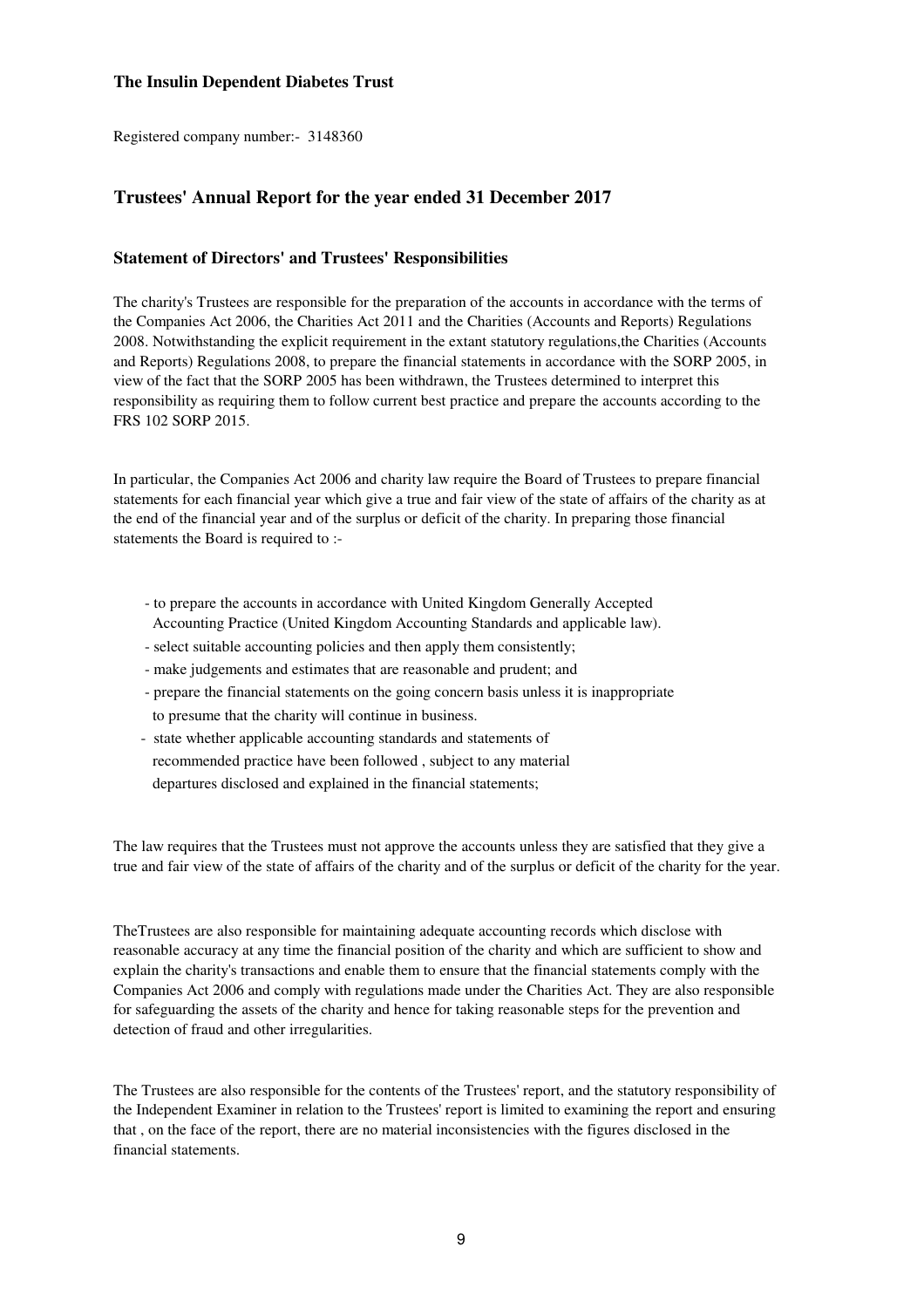Registered company number:- 3148360

### **Trustees' Annual Report for the year ended 31 December 2017**

### **Method of preparation of accounts - Small company provisions**

The financial statements are set out on **pages 13 to 33.** 

The financial statements have been prepared implementing the Statement of Recommended Practice for Accounting and Reporting by Charities 2015 and in accordance with the Financial Reporting Standard for Smaller Entities 2015.

These accounts have been prepared in accordance with the provisions in Part 15 of the Companies Act 2006 applicable to companies subject to the small companies regime.

This report was approved by the board of trustees on 15 June 2018.

Mrs J M D Hirst MBE Director and Trustee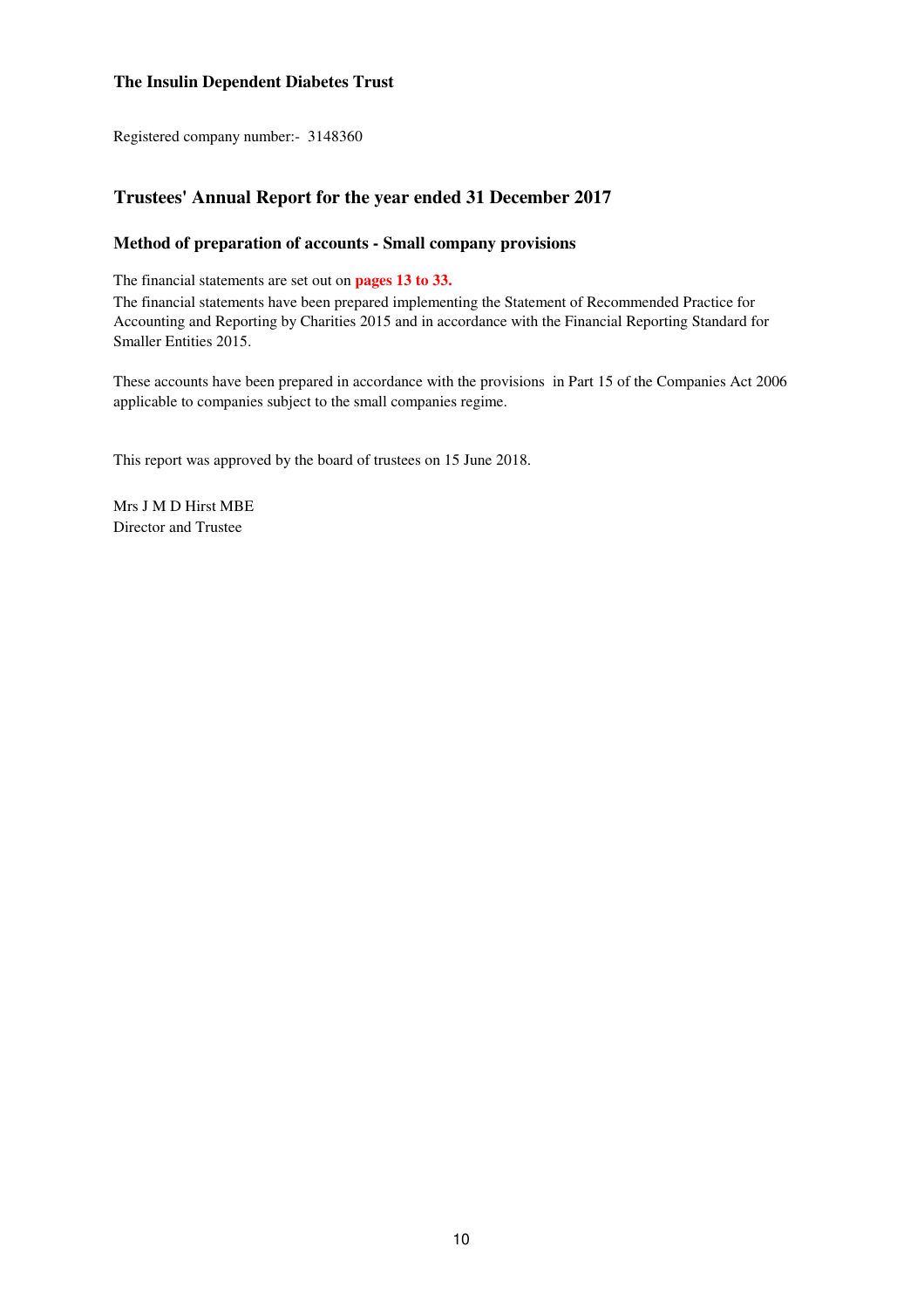As a practising member firm of the Institute of Chartered Accountants in England and Wales, we are subject to its ethical and other professional requirements which are detailed at icaew.com/membershandbook. Chartered Accountants' report to the Board of Directors on the preparation of the unaudited statutory accounts of The Insulin Dependent Diabetes Trust for the year ended 31 December 2017 In order to assist you to fulfil your duties under the Companies Act 2006, we have prepared for your approval the accounts of The Insulin Dependent Diabetes Trust which comprise of P & L, Balance Sheet and financial notes from the company's accounting records and from information and explanations you have been given us." Our work has been undertaken in accordance with AAF 2/10 as detailed at

icaew.com/compilation.

Paul Slater FCA ICAEW 1 Washington Street Kingsthorpe Northampton **Northants** NN2 6NN

*15 June 2018*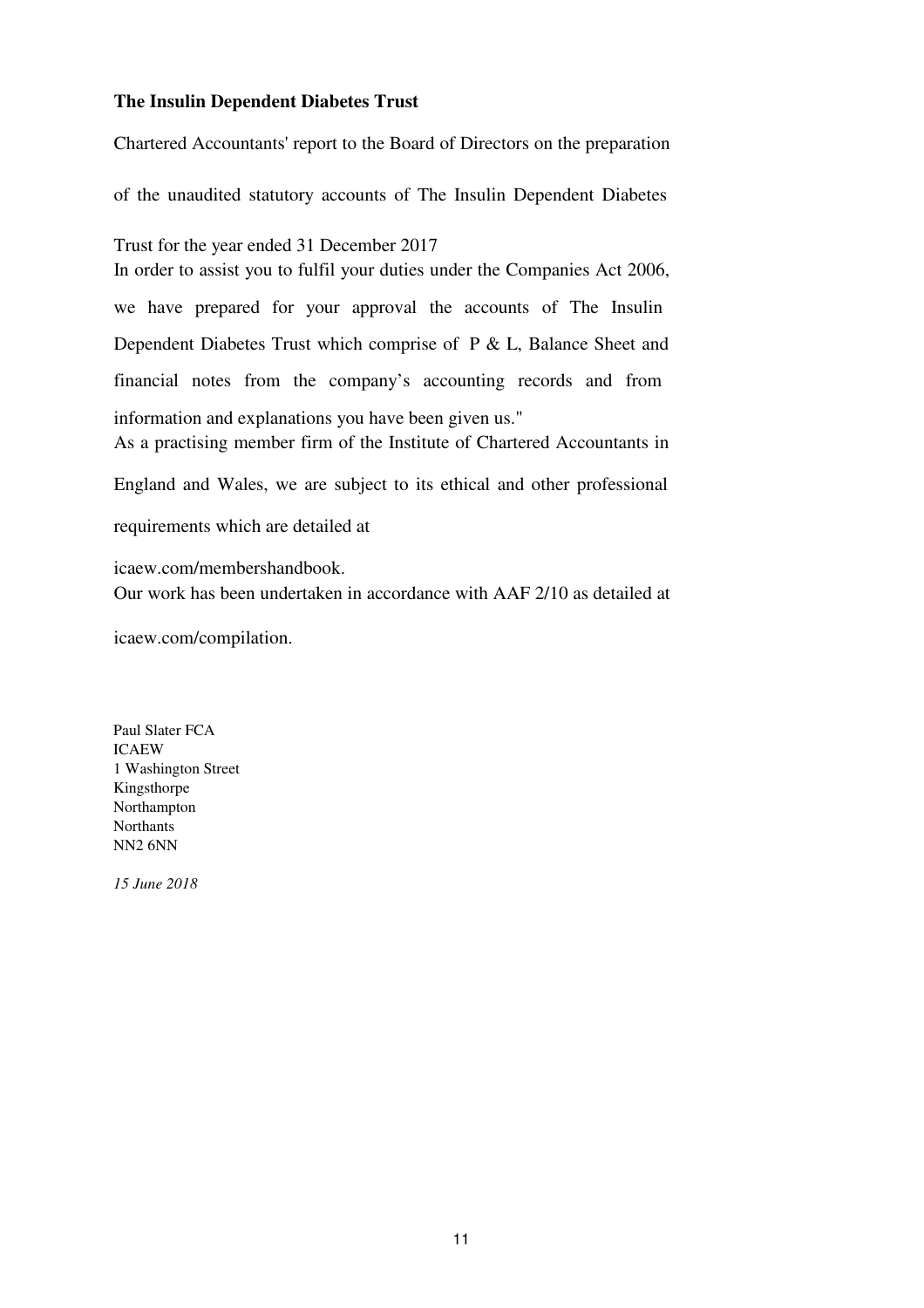### **Statement of Financial Activities for the year ended 31 December 2017**

|                                       | <b>SORP</b><br>Ref | Current year<br><b>Unrestricted</b><br><b>Funds</b> | <b>Current</b> year<br><b>Restricted</b><br><b>Funds</b> | <b>Current</b> year<br><b>Endowment</b><br><b>Funds</b> | <b>Current</b> year<br><b>Total Funds</b> | <b>Prior Year</b><br><b>Total Funds</b> |
|---------------------------------------|--------------------|-----------------------------------------------------|----------------------------------------------------------|---------------------------------------------------------|-------------------------------------------|-----------------------------------------|
|                                       |                    | 2017                                                | 2017                                                     | 2017                                                    | 2017                                      | 2016                                    |
|                                       |                    | £                                                   | £                                                        | £                                                       | £                                         | £                                       |
| <b>Income &amp; Endowments from:</b>  |                    |                                                     |                                                          |                                                         |                                           |                                         |
| Donations & Legacies                  | A <sub>1</sub>     | 837,037                                             | $\boldsymbol{0}$                                         | $\boldsymbol{0}$                                        | 837,037                                   | 317,024                                 |
| Charitable activities                 | A2                 | 37,425                                              | 0                                                        | $\boldsymbol{0}$                                        | 37,425                                    | 23,230                                  |
| Other trading activities              | A <sub>3</sub>     | 8,224                                               | $\boldsymbol{0}$                                         | $\boldsymbol{0}$                                        | 8,224                                     | 8,790                                   |
| Investments                           | A <sub>4</sub>     | 91,012                                              | $\boldsymbol{0}$                                         | $\boldsymbol{0}$                                        | 91,012                                    | 121,826                                 |
| <b>Total income</b>                   | $\mathbf{A}$       | 973,698                                             | $\boldsymbol{0}$                                         | $\overline{0}$                                          | 973,698                                   | 470,870                                 |
| <b>Expenditure on:</b>                |                    |                                                     |                                                          |                                                         |                                           |                                         |
| Research grants                       | B <sub>1a</sub>    | $\mathbf{0}$                                        | 123,228                                                  | $\boldsymbol{0}$                                        | 123,228                                   | 100,000                                 |
| Charitable activities                 | B1                 | 149,745                                             | 211,822                                                  | $\boldsymbol{0}$                                        | 361,567                                   | 339,538                                 |
| Other                                 | B2                 | 27,028                                              | $\boldsymbol{0}$                                         | $\boldsymbol{0}$                                        | 27,028                                    | 19,201                                  |
| Governance costs                      | B <sub>3</sub>     | 39,645                                              | $\boldsymbol{0}$                                         | $\boldsymbol{0}$                                        | 39,645                                    | 38,240                                  |
| <b>Total expenditure</b>              | B                  | 216,418                                             | 335,050                                                  | $\overline{0}$                                          | 551,468                                   | 496,979                                 |
| Net income/(expenditure) for the year |                    | 757,280                                             | (335,050)                                                | $\boldsymbol{0}$                                        | 422,230                                   | (26, 109)                               |
| Net income after transfers            | $A-B-C$            | 757,280                                             | (335,050)                                                | $\overline{0}$                                          | 422,230                                   | (26, 109)                               |
| Net movement in funds                 |                    | 757,280                                             | (335,050)                                                | $\mathbf{0}$                                            | 422,230                                   | (26, 109)                               |
| <b>Reconciliation of funds:-</b>      | E                  |                                                     |                                                          |                                                         |                                           |                                         |
| <b>Total funds brought forward</b>    |                    | 186,248                                             | 1,515,528                                                | $\boldsymbol{0}$                                        | 1,701,776                                 | 1,727,885                               |
| <b>Total funds carried forward</b>    |                    | 943,528                                             | 1,180,478                                                | $\mathbf{0}$                                            | 2,124,006                                 | 1,701,776                               |

The 'SORP Ref' indicated above is the classification of income set out in the formal SORP documents. As required by paragraph 4.60 of the SORP, the brought forward and carried forward funds above have been agreed to the Balance Sheet.

A separate Statement of Total Recognised Gains and Losses is not required as this statement includes all recognised gains and losses.'

All activities derive from continuing operations

**The notes attached on pages 20 to 28 to form an integral part of these accounts.**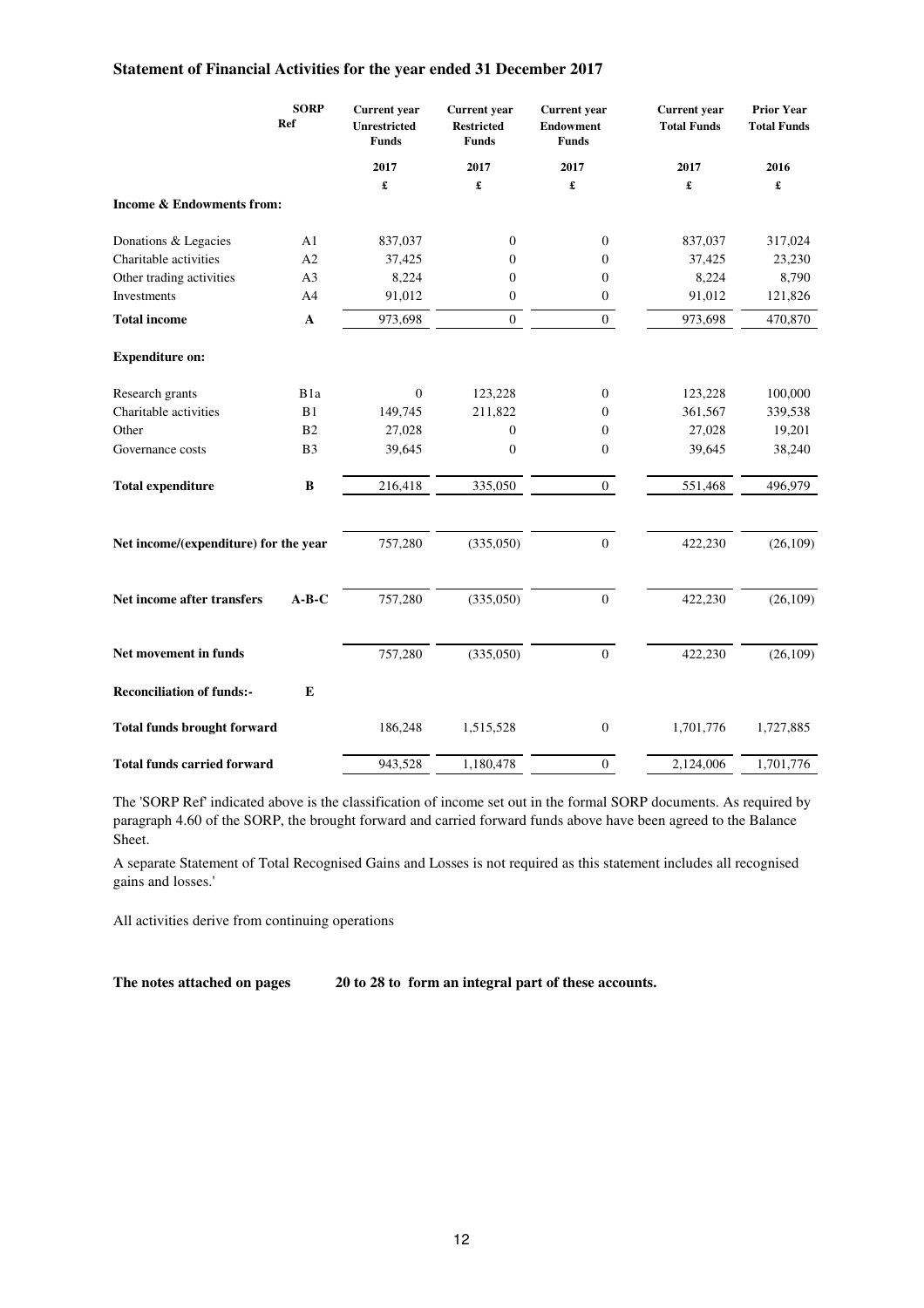### **The Insulin Dependent Diabetes Trust - Analysis of prior year total funds, as required by paragraph 4.2 of the SORP**

|                                      |                 | <b>Prior Year</b>                   | <b>Prior Year</b>                 | <b>Prior Year</b>                | <b>Prior Year</b>  |
|--------------------------------------|-----------------|-------------------------------------|-----------------------------------|----------------------------------|--------------------|
|                                      | <b>SORP Ref</b> | <b>Unrestricted</b><br><b>Funds</b> | <b>Restricted</b><br><b>Funds</b> | <b>Endowment</b><br><b>Funds</b> | <b>Total Funds</b> |
|                                      |                 | 2016                                | 2016                              | 2016                             | 2016               |
|                                      |                 | £                                   | £                                 | £                                | £                  |
| <b>Income &amp; Endowments from:</b> |                 |                                     |                                   |                                  |                    |
| Donations & Legacies                 | A1              | 256,598                             | 60,426                            | $\boldsymbol{0}$                 | 317,024            |
| Charitable activities                | A2              | 23,230                              | $\theta$                          | $\overline{0}$                   | 23,230             |
| Other trading activities             | A <sub>3</sub>  | 8,790                               | $\Omega$                          | $\overline{0}$                   | 8,790              |
| Investments                          | A4              | 121,826                             | $\boldsymbol{0}$                  | $\boldsymbol{0}$                 | 121,826            |
| <b>Total income</b>                  | A               | 410,444                             | 60,426                            | $\mathbf{0}$                     | 470,870            |
| <b>Expenditure on:</b>               |                 |                                     |                                   |                                  |                    |
| Research grants                      | B1              | $\mathbf{0}$                        | 100,000                           | $\mathbf{0}$                     | 100,000            |
| Charitable activities                | <b>B2</b>       | 137,781                             | $\mathbf{0}$                      | $\overline{0}$                   | 339,538            |
| Other                                | B3              | 10,921                              | $\boldsymbol{0}$                  | 0                                | 19,201             |
| Governance costs                     | B <sub>3</sub>  | 46,520                              | $\theta$                          | $\boldsymbol{0}$                 | 38,240             |
| <b>Total expenditure</b>             | B               | 195,222                             | 100,000                           | $\overline{0}$                   | 496,979            |
| Net gains on investments             | <b>B4</b>       | $\boldsymbol{0}$                    | $\boldsymbol{0}$                  | $\boldsymbol{0}$                 | $\overline{0}$     |
| Net expenditure for the year         |                 | 215,222                             | (39, 574)                         | $\boldsymbol{0}$                 | (26, 109)          |
| <b>Transfers between funds</b>       | $\mathbf C$     | $\boldsymbol{0}$                    | $\boldsymbol{0}$                  | $\boldsymbol{0}$                 | $\mathbf{0}$       |
| Net income after transfers           |                 | 215,222                             | (39, 574)                         | $\overline{0}$                   | (26, 109)          |
| Net movement in funds                |                 | 215,222                             | (39, 574)                         | $\overline{0}$                   | (26, 109)          |
| <b>Reconciliation of funds:-</b>     | E               |                                     |                                   |                                  |                    |
| <b>Total funds brought forward</b>   |                 | 186,248                             | 1,515,528                         | $\boldsymbol{0}$                 | 1,727,885          |
| <b>Total funds carried forward</b>   |                 | 401,470                             | 1,475,954                         | $\boldsymbol{0}$                 | 1,701,776          |

#### **All activities derive from continuing operations**

A separate Statement of Total Recognised Gains and Losses is not required as this statement includes all recognised gains and losses.'

**The notes attached on pages 20 to 28 to form an integral part of these accounts. Statement of application of resources**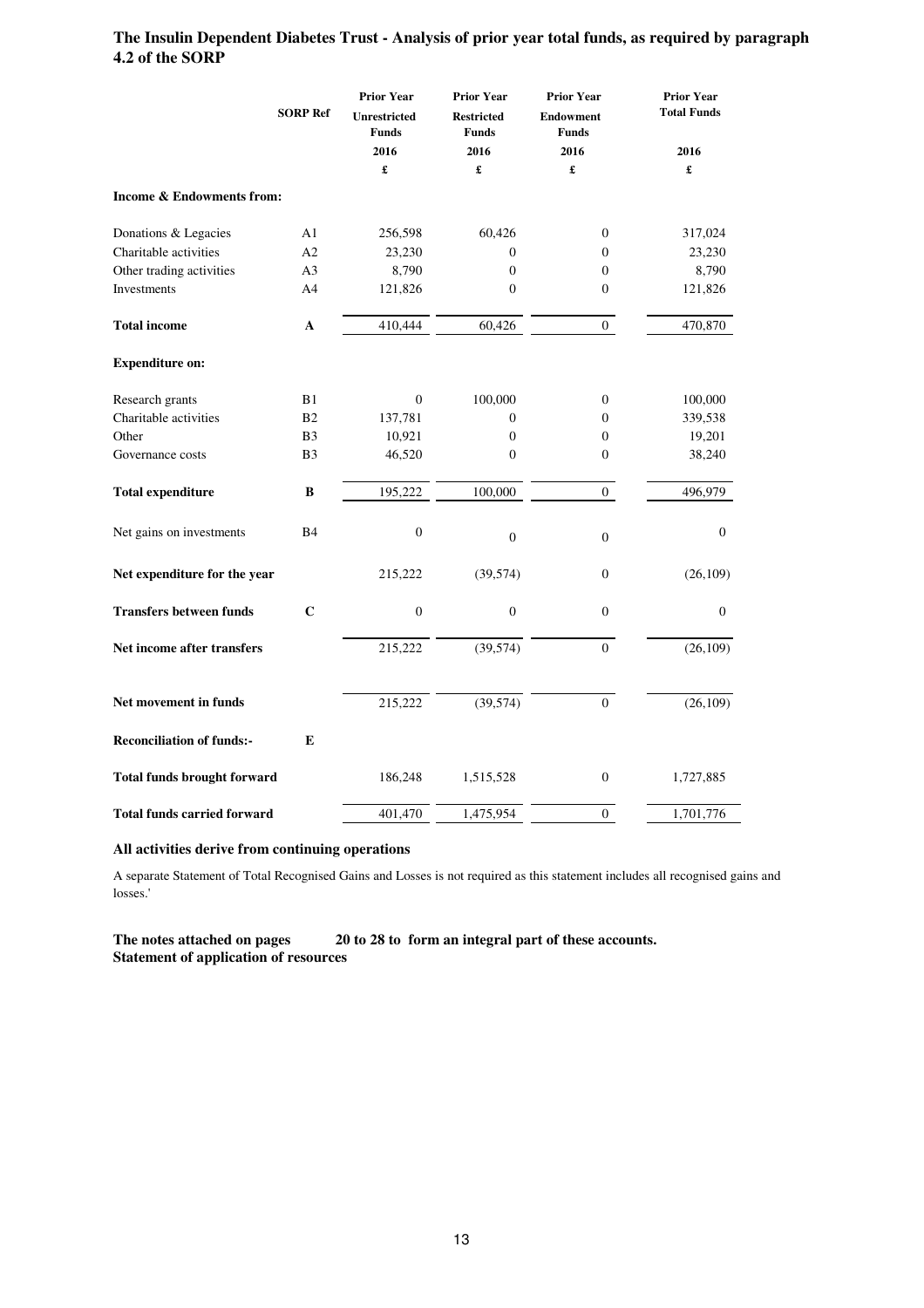| towards fixed assets for Charity use:-                |              |           |
|-------------------------------------------------------|--------------|-----------|
|                                                       | 2017         | 2016      |
|                                                       | £            | £         |
| Funds generated in the year as detailed in the SORP   | 422,230      | (26, 109) |
| Resources applied on functional fixed assets          | 0            | $\Omega$  |
| Investment in programme related investments           | 0            | $\Omega$  |
| Resources applied on Intangible assets                | $\Omega$     | $\Omega$  |
| Resources applied on Heritage assets                  | $\mathbf{0}$ | $\Omega$  |
| Net resources available to fund charitable activities | 422.230      | (26, 109) |

# **The Insulin Dependent Diabetes Trust - Resources applied in the year ended 31 December 2017**

**The notes attached on pages 20 to 28 to form an integral part of these accounts.**

### **Movements in revenue and capital funds for the year ended 31 December 2017**

#### **Revenue accumulated funds**

|                                        | <b>Unrestricted</b>  | <b>Restricted</b>    | <b>Endowment</b>     | <b>Total</b>         | Last year                  |
|----------------------------------------|----------------------|----------------------|----------------------|----------------------|----------------------------|
|                                        | <b>Funds</b><br>2017 | <b>Funds</b><br>2017 | <b>Funds</b><br>2017 | <b>Funds</b><br>2017 | <b>Total Funds</b><br>2016 |
|                                        | £                    | £                    | £                    | £                    | £                          |
| Accumulated funds brought forward      | 186,248              | 1,515,528            | $\boldsymbol{0}$     | 1,701,776            | 1,727,885                  |
| Recognised gains and losses before     | 757,280              | (335,050)            | $\overline{0}$       | 422,230              | (26, 109)                  |
| transfers                              | 943,528              | 1,180,478            | $\theta$             | 2,124,006            | 1,701,776                  |
| Transfers between revenue funds        | $\mathbf{0}$         | $\boldsymbol{0}$     | $\boldsymbol{0}$     | $\boldsymbol{0}$     | $\mathbf{0}$               |
| Net actuarial gains on defined pension |                      |                      |                      |                      |                            |
| benefit schemes                        | $\overline{0}$       | $\theta$             | $\overline{0}$       | $\mathbf{0}$         | $\overline{0}$             |
| Costs of fundamental reorganisation or |                      |                      |                      |                      |                            |
| restructuring                          | $\overline{0}$       | $\boldsymbol{0}$     | $\overline{0}$       | $\mathbf{0}$         | $\mathbf{0}$               |
| <b>Exceptional</b> items               | $\Omega$             | $\mathbf{0}$         | $\overline{0}$       | $\Omega$             | $\boldsymbol{0}$           |
| (To)/from designated revenue funds     | $\Omega$             | 0                    | 0                    | $\Omega$             | $\mathbf{0}$               |
| (To)/from revaluation reserve          | $\Omega$             | $\mathbf{0}$         | $\overline{0}$       | $\Omega$             | $\mathbf{0}$               |
| (To)/from fixed asset funds            | $\overline{0}$       | $\theta$             | $\theta$             | $\overline{0}$       | $\Omega$                   |
| <b>Closing revenue funds</b>           | 943,528              | 1,180,478            | $\overline{0}$       | 2,124,006            | 1,701,776                  |
| <b>Fixed asset funds</b>               | <b>Designated</b>    | <b>Restricted</b>    | <b>Endowment</b>     | <b>Total</b>         | Last year                  |
|                                        | <b>Funds</b>         | <b>Funds</b>         | <b>Funds</b>         | <b>Funds</b>         | <b>Total Funds</b>         |
|                                        | 2017                 | 2017                 | 2017                 | 2017                 | 2016                       |
|                                        | £                    | £                    | £                    | £                    | £                          |
| At 1 January                           | $\boldsymbol{0}$     | $\boldsymbol{0}$     | $\boldsymbol{0}$     | $\boldsymbol{0}$     | $\mathbf{0}$               |
| Transfer (to)/from revenue funds       | $\boldsymbol{0}$     | $\boldsymbol{0}$     | $\boldsymbol{0}$     | $\overline{0}$       | $\mathbf{0}$               |
| At 31 December                         | $\pmb{0}$            | $\bf{0}$             | $\bf{0}$             | $\bf{0}$             | $\bf{0}$                   |

The purposes of the transfers to fixed asset funds are described in Note 0 to the accounts and under the accounting policy 'Accounting for capital grants and fixed asset funds'.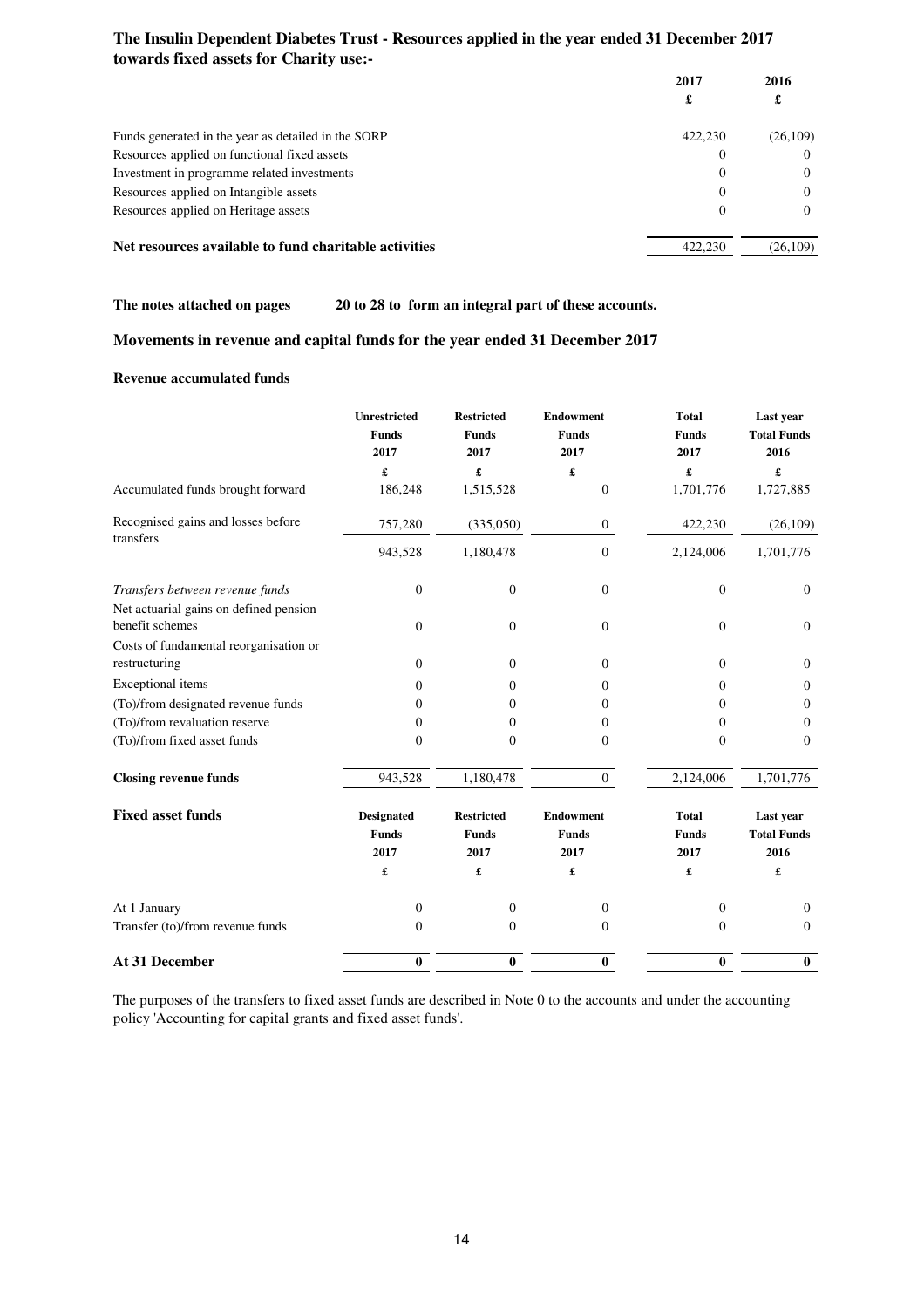| <b>Revaluation Reserve Fund</b>          | <b>Unrestricted</b>             | <b>Restricted</b>                 | <b>Endowment</b>                 | <b>Total</b>                 | Last year                              |
|------------------------------------------|---------------------------------|-----------------------------------|----------------------------------|------------------------------|----------------------------------------|
|                                          | <b>Funds</b><br>2017            | <b>Funds</b><br>2017              | <b>Funds</b><br>2017             | <b>Funds</b><br>2017         | <b>Total Funds</b><br>2016             |
|                                          | £                               | £                                 | £                                | £                            | £                                      |
| At 1 January                             | $\Omega$                        | $\overline{0}$                    | $\theta$                         | 0                            | $\theta$                               |
| Transfer (to)/from revenue funds         | $\Omega$                        | $\overline{0}$                    | $\theta$                         | 0                            | $\mathbf{0}$                           |
| Net gains on revaluation of fixed assets | $\theta$                        | $\mathbf{0}$                      | $\theta$                         | $\bf{0}$                     | $\theta$                               |
| At 31 December                           | $\bf{0}$                        | $\bf{0}$                          | $\bf{0}$                         | $\bf{0}$                     | $\bf{0}$                               |
| <b>Summary of funds</b>                  | <b>Unrestricted</b><br>and      | <b>Restricted</b><br><b>Funds</b> | <b>Endowment</b><br><b>Funds</b> | <b>Total</b><br><b>Funds</b> | <b>Last Year</b><br><b>Total Funds</b> |
|                                          | <b>Designated funds</b><br>2017 | 2017                              | 2017                             | 2017                         | 2016                                   |
|                                          | £                               | £                                 | £                                | £                            | £                                      |
| Share capital and share premium          | $\Omega$                        | $\theta$                          | $\theta$                         | 0                            | $\Omega$                               |
| Revenue accumulated funds                | 943,528                         | 1,180,478                         | $\theta$                         | 2,124,006                    | 1,701,776                              |
| Revenue designated funds                 | $\mathbf{0}$                    | $\boldsymbol{0}$                  | $\mathbf{0}$                     | $\mathbf{0}$                 | $\mathbf{0}$                           |
| Fixed asset funds                        | $\theta$                        | $\boldsymbol{0}$                  | $\mathbf{0}$                     | $\theta$                     | $\Omega$                               |
| Revaluation reserve fund                 | $\mathbf{0}$                    | $\boldsymbol{0}$                  | $\boldsymbol{0}$                 | $\Omega$                     | $\Omega$                               |
| <b>Total funds</b>                       | 943,528                         | 1,180,478                         | $\overline{0}$                   | 2,124,006                    | 1,701,776                              |

### **Income and Expenditure Account for the year ended 31 December 2017 as required by the Companies Act 2006**

|                                                                               | 2017           | 2016         |
|-------------------------------------------------------------------------------|----------------|--------------|
|                                                                               | £              | £            |
| <b>Income</b>                                                                 |                |              |
| Income from operations                                                        | 882,686        | 340,764      |
| Realised Gains on the disposal of investments                                 | 0              | $_{0}$       |
| Realised gains on disposals of social investments which are programme related | $\overline{0}$ | $\theta$     |
| Gift aid donations received from subsidiary undertaking                       | $\mathbf{0}$   | $\theta$     |
| Investment income                                                             |                |              |
| Income from investments, other than interest receivable                       | $\Omega$       | $\Omega$     |
| Interest receivable                                                           | 91,012         | 121,826      |
| Other operating income                                                        | $\overline{0}$ | 8,280        |
| Gross income in the year before exceptional items                             | 973,698        | 470,870      |
| Gross income in the year including exceptional items                          | 973,698        | 470,870      |
| <b>Expenditure</b>                                                            |                |              |
| Charitable expenditure, excluding depreciation and amortisation               | 540,609        | 485,794      |
| Depreciation and amortisation                                                 | 1,309          | 1,635        |
| Fundraising costs                                                             | $\Omega$       | $\theta$     |
| Governance costs                                                              | 9,550          | 9,550        |
| Other expenditure                                                             |                |              |
| Total expenditure in the year                                                 | 551,468        | 496,979      |
| <b>Extraordinary items</b>                                                    | 0              | $\mathbf{0}$ |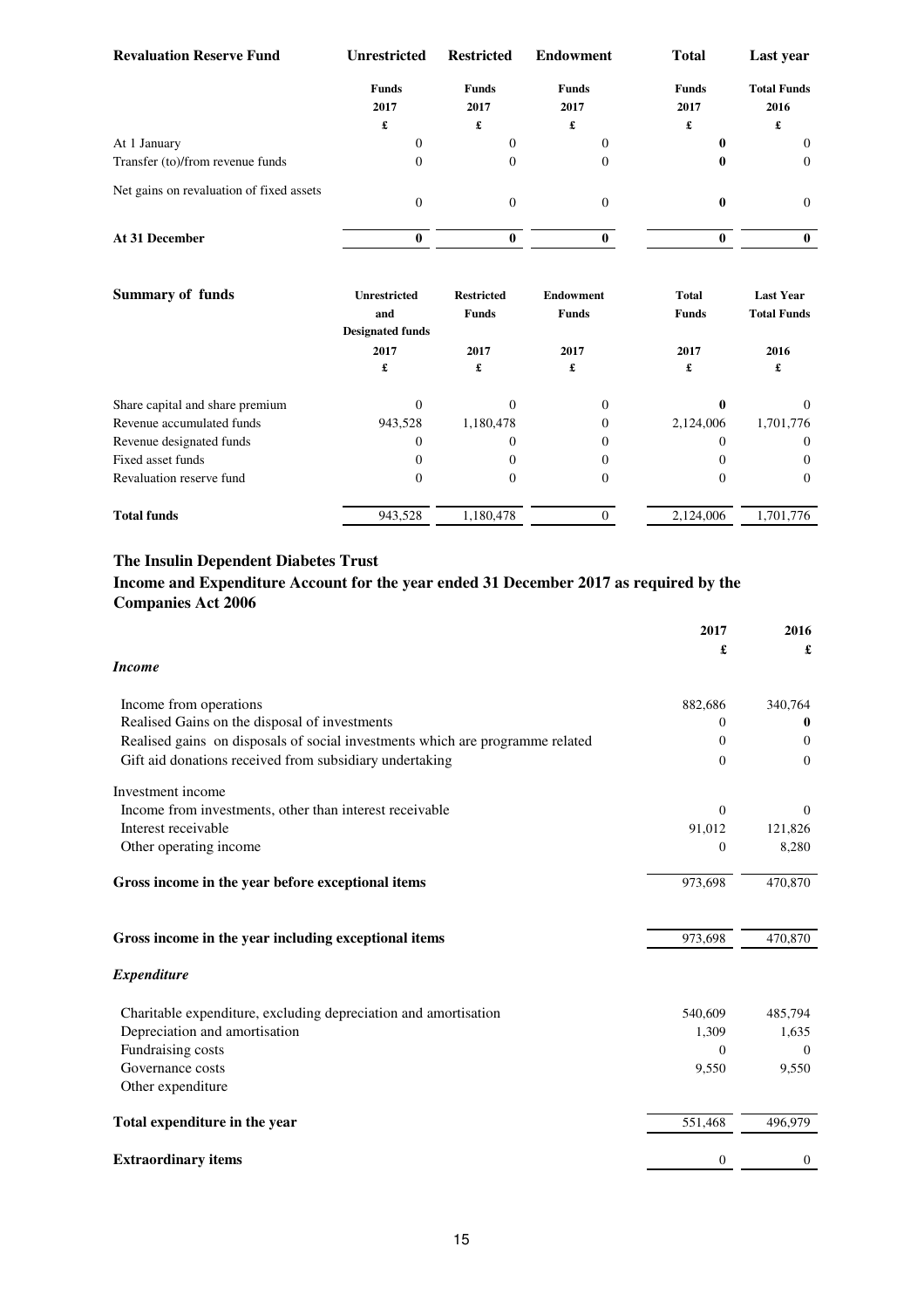| Net income before tax in the financial year | 422,230      | (26, 109) |
|---------------------------------------------|--------------|-----------|
| Tax on surplus on ordinary activities       | $\mathbf{0}$ | $\Omega$  |
| Net income after tax in the financial year  | 422,230      | (26, 109) |
| Gift Aid donations made                     | $\Omega$     | $\Omega$  |
| Retained surplus for the financial year     | 422,230      | (26, 109) |

All activities derive from continuing operations

In accordance with the provisions of the Companies Act 2006, the headings and subheadings used in the Income and Expenditure account have been adapted to reflect the special nature of the charity's activities.

**The notes attached on pages 20 to 28 to form an integral part of these accounts.**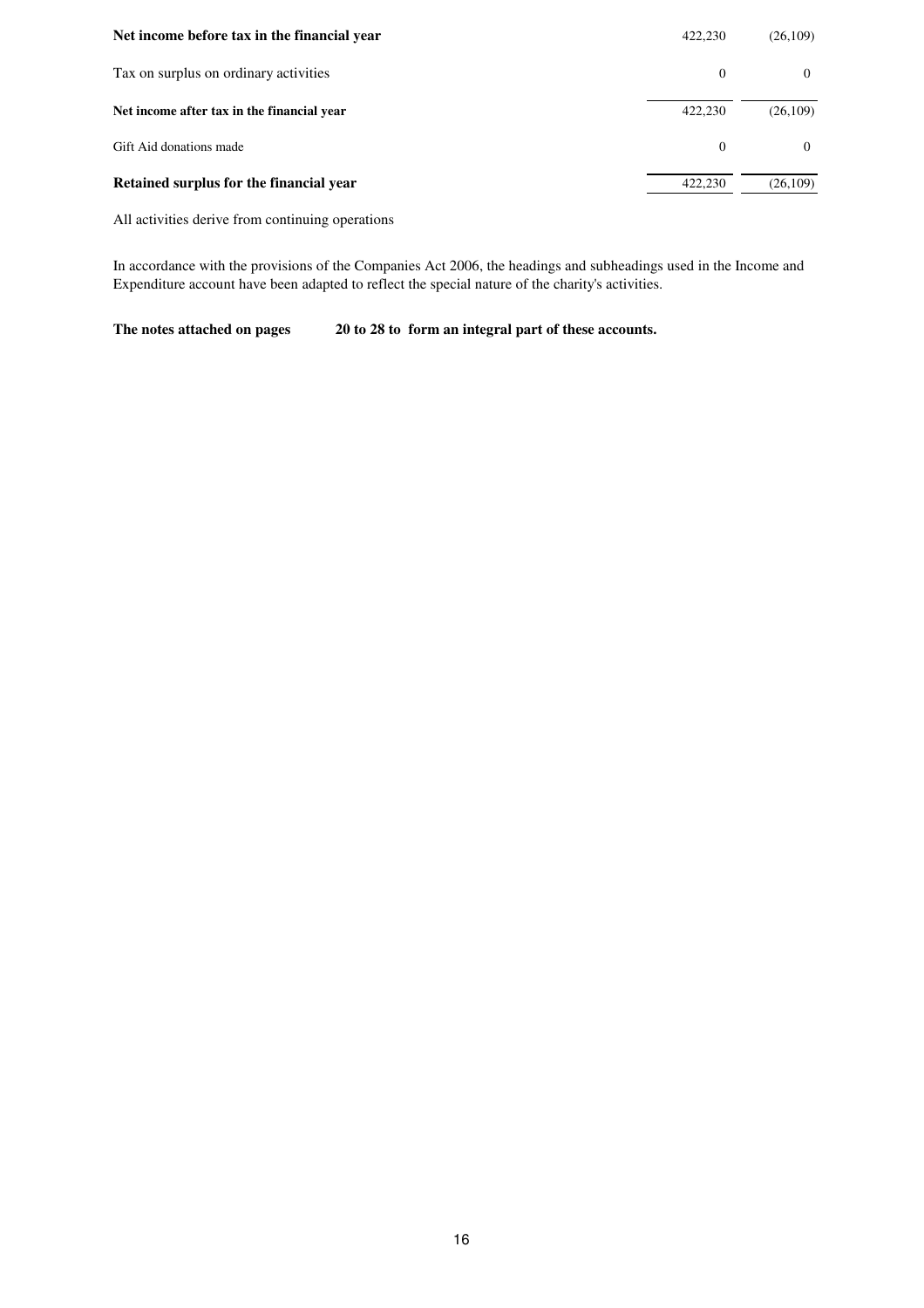### **The Insulin Dependent Diabetes Trust - Balance Sheet as at 31 December 2017**

|                                                                                          |          | <b>SORP</b>    |           |                  |            |                  |
|------------------------------------------------------------------------------------------|----------|----------------|-----------|------------------|------------|------------------|
|                                                                                          | Note Ref |                |           | 2017<br>£        |            | 2016<br>£        |
| <b>Fixed assets</b>                                                                      |          | А              |           |                  |            |                  |
| Tangible assets                                                                          | 6        | A2             |           | 358,743          |            | 358,384          |
| <b>Current assets</b>                                                                    |          | B              |           |                  |            |                  |
| <b>Stocks</b>                                                                            |          | B1             | 10,883    |                  | 13,346     |                  |
| Investments held as current assets                                                       | $\,8\,$  | B <sub>3</sub> | 1,453,074 |                  | 1,238,671  |                  |
| Cash at bank and in hand                                                                 |          | <b>B4</b>      | 314,905   |                  | 261,161    |                  |
| <b>Total current assets</b>                                                              |          |                | 1,778,862 |                  | 1,513,178  |                  |
| Creditors: amounts falling due within one                                                |          |                |           |                  |            |                  |
| year                                                                                     | 9        | C1             | (13,599)  |                  | (168, 898) |                  |
| Net current assets                                                                       |          |                |           | 1,765,263        |            | 1,344,280        |
| Net assets                                                                               |          |                |           | $\Omega$         |            | $\mathbf{0}$     |
| Creditors: amounts falling due after more than<br>one year                               | 10       | C <sub>2</sub> |           | $\overline{0}$   |            | $\boldsymbol{0}$ |
| Provisions for contingent assets                                                         |          | C <sub>3</sub> |           | $\boldsymbol{0}$ |            | $\boldsymbol{0}$ |
| The total net assets of the charity                                                      |          |                |           | 2,124,006        |            | 1,702,664        |
| The total net assets of the charity are funded by the funds of the charity, as follows:- |          |                |           |                  |            |                  |
| <b>Restricted funds</b>                                                                  |          |                |           |                  |            |                  |
| <b>Restricted Revenue Funds</b>                                                          |          | D2             |           | 1,180,478        |            | 1,515,528        |
| <b>Unrestricted Funds</b>                                                                |          |                |           |                  |            |                  |
| <b>Unrestricted Revenue Funds</b>                                                        |          | D <sub>3</sub> |           | 943,528          |            | 186,248          |
| <b>Total charity funds</b>                                                               |          |                |           | 2,124,006        |            | 1,701,776        |

The 'SORP Ref' indicated above is the classification of Balance Sheet items as set out in the formal SORP documents. As required by paragraph 4.60 of the SORP, the brought forward and carried forward funds above have been agreed to the SORP.

The directors are satisfied that the company is entitled to exemption from the requirement to obtain an audit under section 477 of the Companies Act 2006.

The members have not required the company to obtain an audit in accordance with section 476 of the Act.

 The directors acknowledge their responsibilities for complying with the requirements of the Companies Act 2006 with respect to accounting records and the preparation of accounts.

The charity is subject to Independent Examination under charity legislation, and the report of the examiner is on page 11.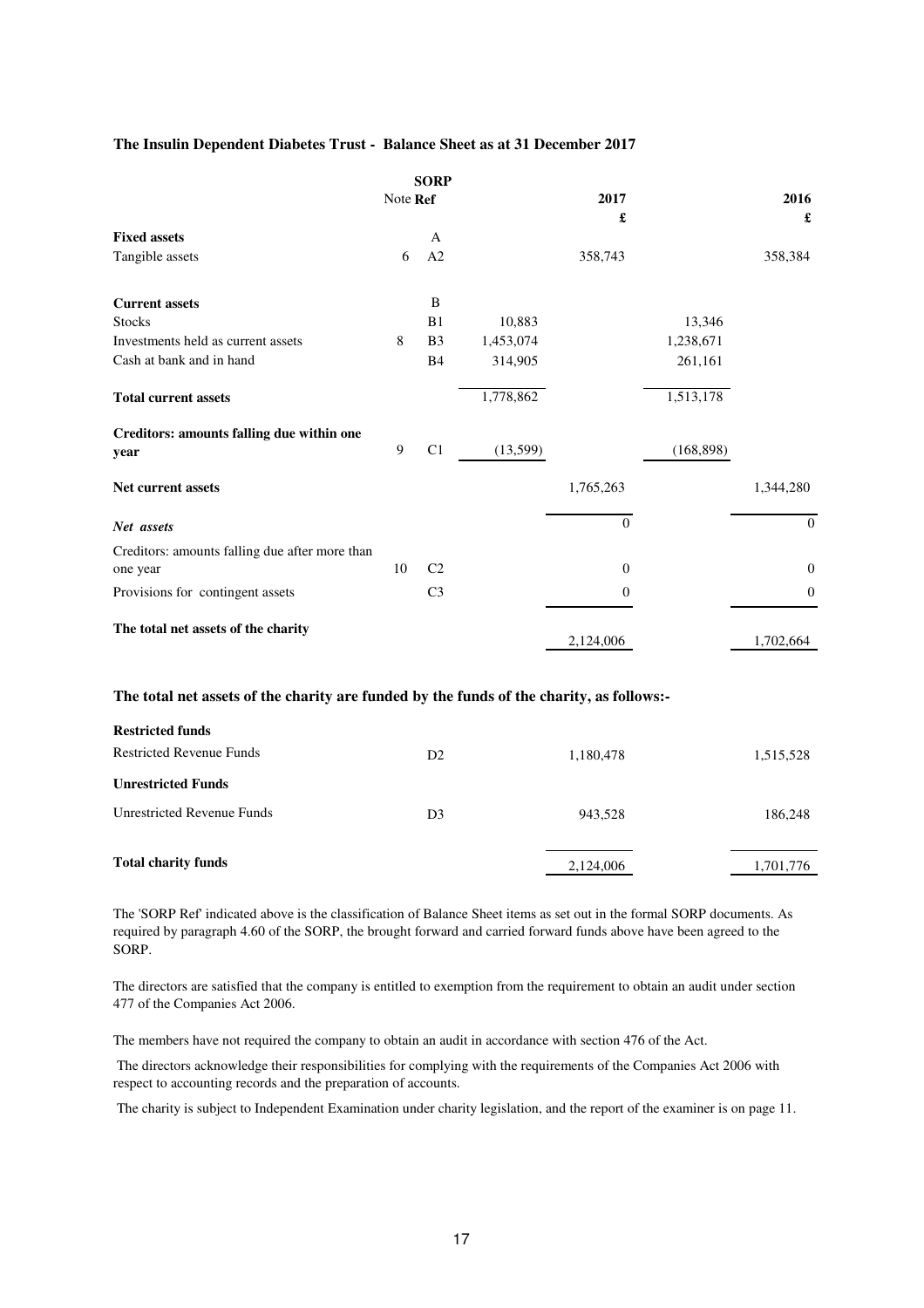### **The Insulin Dependent Diabetes Trust - Balance Sheet as at 31 December 2017**

The accounts have been prepared in accordance with the provisions in Part 15 of the Companies Act 2006 applicable to companies subject to the small companies regime.

Trustee

Approved by the board of trustees on 15 June 2018

**The notes attached on pages 20 to 28 to form an integral part of these accounts.**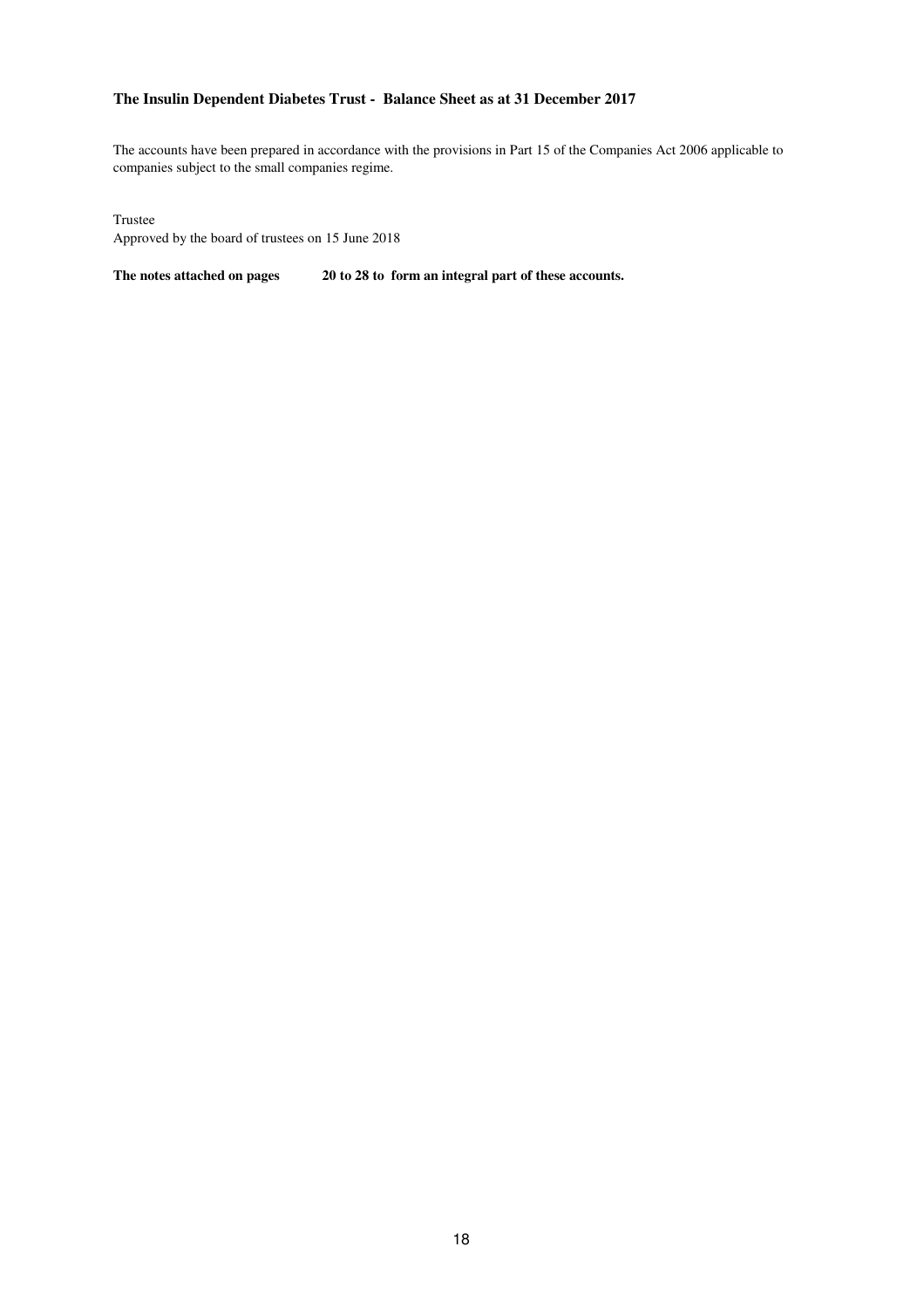#### **Notes to the Accounts for the year ended 31 December 2017**

#### **1 Accounting policies**

#### *Policies relating to the production of the accounts.*

#### **Basis of preparation and accounting convention**

The accounts have been prepared on the accruals basis, under the historical cost convention, and in accordance with the Financial Reporting Standard 102 (effective January 2015)) and 'The FRS102 Statement of Recommended Accounting Practice 2015', (The SORP 2015), and in accordance with all applicable law in the charity's jurisdiction of registration, except that the charity has prepared the financial statements in accordance with the FRS 102 SORP 2015 in preference to the previous SORP, the SORP 2005, which has been withdrawn, notwithstanding the fact that the extant statutory regulations, the Charities (Accounts and Reports) Regulations 2008 refer explicitly to the SORP 2005. This has been done to accord with current best practice.

#### **Going Concern**

The directors are not aware of any material uncertainites about the charity's ability to continue as a going concern.

#### **Risks and future assumptions**

The directors are not aware of any risks and make no assumptions on the matter.

Policies relating to categories of income and income recognition.

#### **Nature of income**

**Income from a non-exchange transaction** is where the charity receives value from the donor without providing equal value in exchange, and includes donations of money, goods and services freely given without giving equal value in exchange.

#### **Income recognition**

Income, whether from exchange or non exchange transactions, is recognised in the statement of financial activities (SOFA) on a receivable basis, when a transaction or other event results in an increase in the charity's assets or a reduction in its liabilities and only when the charity has legal entitlement, the income is probable and can be measured reliably.

Income subject to terms and conditions which must be met before the charity is entitled to the resources is not recognised until the conditions have been met.

All income is accounted for gross, before deducting any related fees or costs.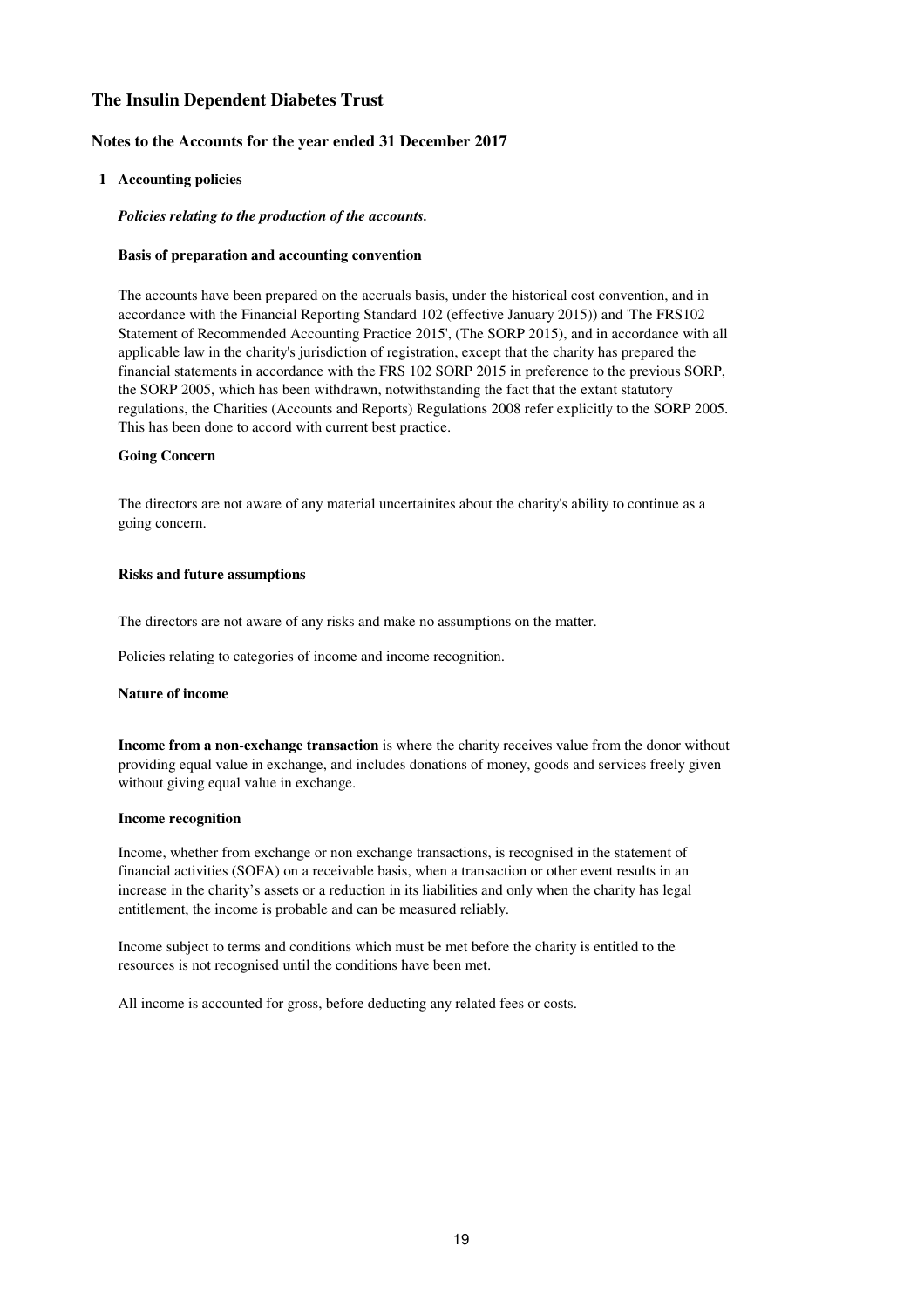#### **Notes to the Accounts for the year ended 31 December 2017 Accounting for deferred income and income received in advance**

Where terms and conditions relating to income have not been met or uncertainty exists as to whether the charity can meet any terms or conditions otherwise within its control, income is not recognised but is deferred as a liability until it is probable that the terms or conditions imposed can be met.

 Any grant that is subject to performance-related conditions received in advance of delivering the goods and services required by that condition, or is subject to unmet conditions wholly outside the control of the recipient charity, is accounted for as a liability and shown on the balance sheet as deferred income. Deferred income is released to income in the reporting period in which the performance-related or other conditions that limit recognition are met.

When income from a grant or donation has not been recognised due to the conditions applying to the gift not being wholly within the control of the recipient charity, it is disclosed as a contingent asset if receipt of the grant or donation is probable once those conditions are met.

Where time related conditions are imposed or implied by a funder, then the income is apportioned to the time periods concerned,and, where applicable, is accounted for as a liability and shown on the balance sheet as deferred income. When grants are received in advance of the expenditure on the activity funded by them, but there are no specific time related conditions, then the income is not deferred.

Any condition that allows for the recovery by the donor of any unexpended part of a grant does not prevent recognition of the income concerned, but a liability to any repayment is recognised when repayment becomes probable.

#### **Income from legacies**

Income from legacies is recognised when the charity has sufficient evidence that a gift has been left to them, that where required, probate has been granted, the executor is satisfied that the property in question will not be required to satisfy claims in the estate, that it is probable that the amount will be received by the charity, and the amount to be received can be estimated with sufficient accuracy, and that any conditions attached to the legacy are either within the control of the charity or have been met.

Where a payment is received from an estate or is notified as receivable by the executors after the reporting date and before the accounts are authorised for issue but it is clear that the payment had been agreed by the executors prior to the end of the reporting period, then the amount concerned is treated as an adjusting event and accrued as income in the accounting period if receipt is probable.

Where the charity has established entitlement to a legacy but there is uncertainty as to the amount of the payment, details of the legacy are disclosed as a contingent asset until the criteria for income recognition are met. Where a legacy is subject to the interest of a life tenant, the legacy is not recognised as income until the death of the life tenant.

If it is doubtful that full settlement of a legacy debtor will be received, then an adjustment is made to reduce the amount of the legacy debtor and legacy income rather than charging the adjustment as expenditure in the Statement of Financial Activities.

#### **Donated goods, facilities and services**

There are no donated goods, facilities or services made to or by the charity. Should this situation change the charity will complete this note.

#### **Membership subscriptions**

The income and any associated Gift Aid or other tax refund from a membership subscription received by the charity in the nature of a gift, is accounted for on the same basis as a donation.

The income from a membership subscription received by the charity where the subscription purchases the right to services or benefits is recognised as income from charitable activities.

#### **Policies relating to expenditure on goods and services provided to the charity.**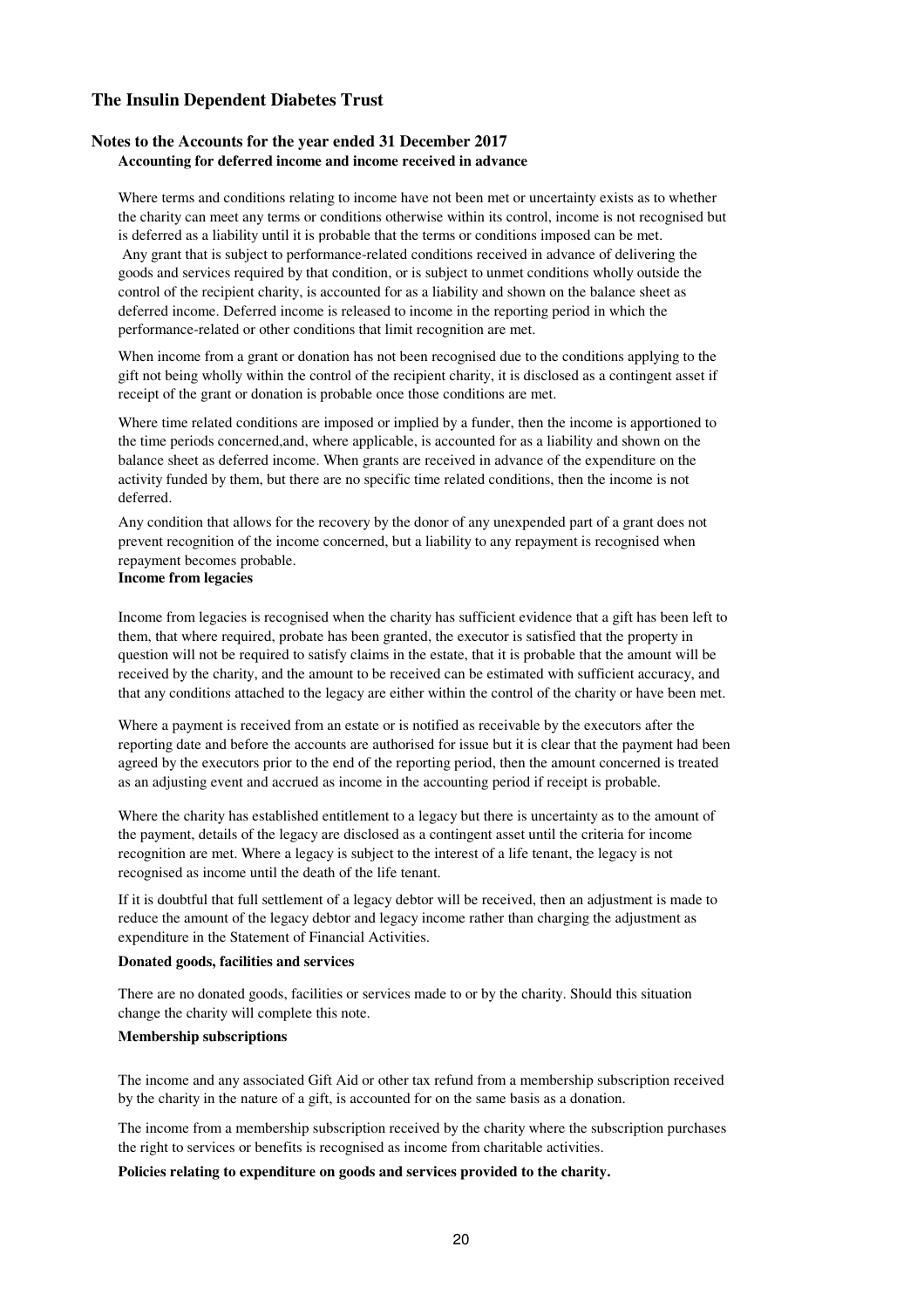**Notes to the Accounts for the year ended 31 December 2017**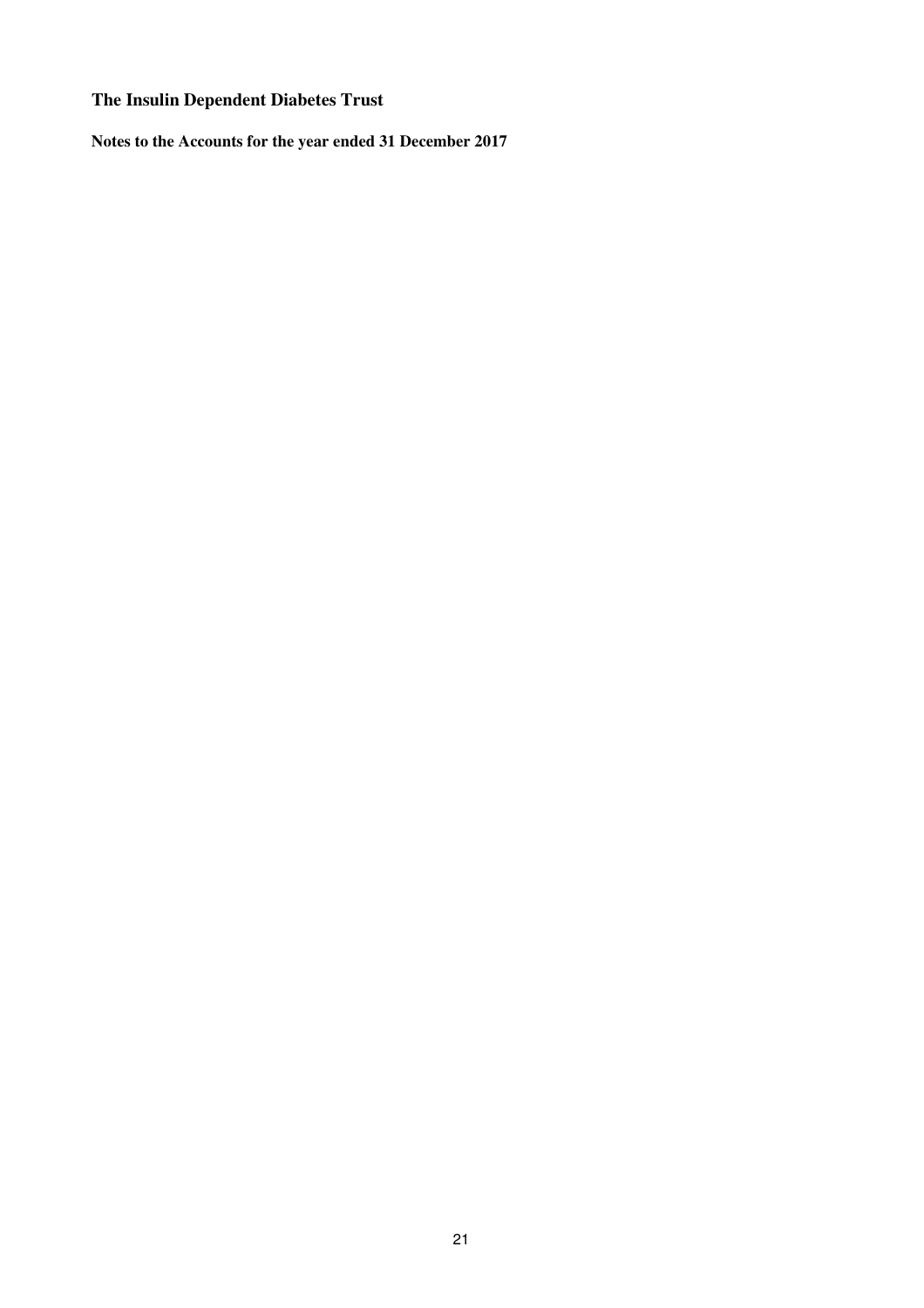#### **Notes to the Accounts for the year ended 31 December 2017 Recognition of liabilities and expenditure**

A liability, and the related expenditure, is recognised when a legal or constructive obligation exists as a result of a past event, and when it is more likely than not that a transfer of economic benefits will be required in settlement, and when the amount of the obligation can be measured or reliably estimated..

Liabilities arising from future funding commitments and constructive obligations, including performance related grants, where the timing or the amount of the future expenditure required to settle the obligation are uncertain, give rise to a provision in the accounts, which is reviewed at the accounting year end. The provision is increased to reflect any increases in liabilities, and is decreased by the utilisation of any provision within the period, and reversed if any provision is no longer required. These movements are charged or credited to the respective funds and activities to which the provision relates.

#### **Allocating costs to activities**

Direct costs that are specifically related to an activity are allocated to that activity. Shared direct costs and support costs are apportioned between activities.

The basis for apportionment, which is consistently applied, and proportionate to the circumstances, is :-

**Premises related costs** - on the proportion of floor area occupied by a particular activity. **Staffing** - on a per capita basis, based on the number of people employed within any partiular activity. **Staffing** - on the basis of time spent in connection with any particular activity.

**Non specific support costs** - on the basis of the usage of resources, in terms of time taken, capacity used, request made or other measures

#### **Volunteers**

In accordance with the SORP, we would disclose any amounts paid to volunteers however we do use temporary staff time to time we are paid the correct wage for the work.

#### **Policies relating to assets, liabilities and provisions and other matters.**

#### **Fixed Asset Investments**

Fixed asset investments in quoted shares, traded bonds, investment properties and similar investments are shown initially at cost upon acquisition and at their market value at the balance sheet date at the end of the financial period. Investment properties are not depreciated.

Fixed asset investments in unlisted equities are shown at the balance sheet date at the best estimate of their market value, where practicable. Where valuation techniques are considered unreliable or where, in the opinion of the trustees, the costs outweigh the benefits to the users of the accounts, the investment is included at cost, and a review is undertaken at each year end as to whether the asset should be written down.

#### **Social Investments**

Any realised gains or losses on any programe related investment assets are included in row A5 of the Statement of Financial Activities (The SOFA). All gains on other social investments, whether realised or unrealised, are included in row B4 of the Statement of Financial Activities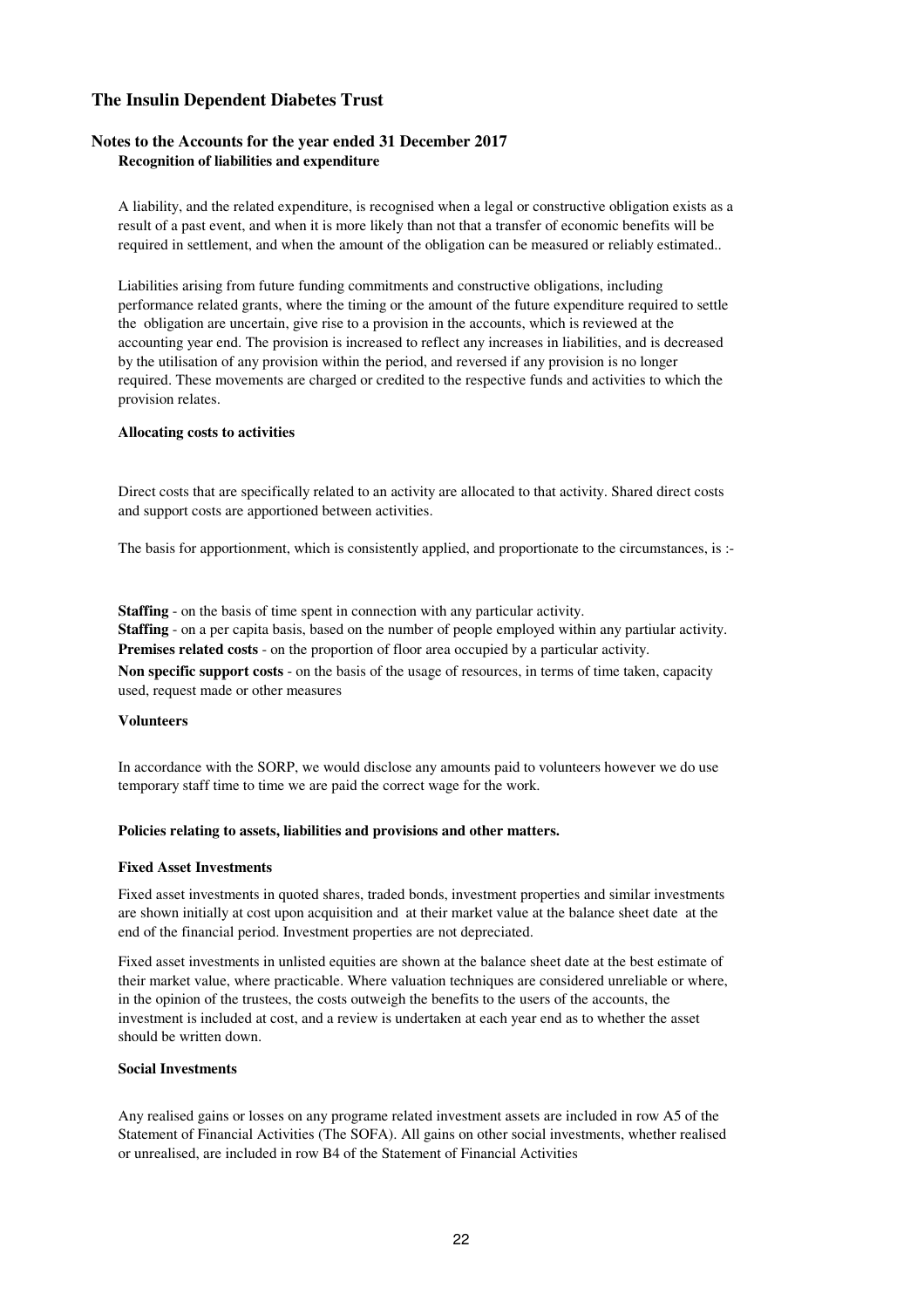#### **Notes to the Accounts for the year ended 31 December 2017**

#### **Intangible assets**

No intangible assets are held.

#### **Tangible fixed assets**

Tangible fixed assets are measured at their original cost value, or subsequent revaluation, or if donated, as described above. Cost value includes all costs expended in bringing the asset into its intended working condition.

Depreciation has been provided at the following rates in order to write off the assets to their anticipated residual value over their estimated useful lives.

| Freehold premises | 0 % straight line     |
|-------------------|-----------------------|
| Office equipment  | 20 % reducing balance |
| IT                | 20 % reducing balance |

#### **Revaluation of tangible fixed assets**

The charity has no revaluation policy of the fixed assets

#### **Accounting for capital grants and fixed asset funds.**

Gifts of tangible fixed assets or grants of a capital nature, given for the purposes of acquiring specific assets to be fully utilised in the furtherance of the objects of the charity, are credited to fixed asset funds after the donated asset has been received or sums have been properly expended on the restricted purpose.

Where the terms of the gift require the charity to hold the asset on an ongoing basis for a specific purpose, then the fixed asset fund so created is categorised as a restricted fixed asset fund, and the relevant restrictions are noted in the fixed asset note 6.

Where the terms of the gift are met once the asset is acquired, so allowing the charity to use the asset on an unrestricted basis, including the right to receive the proceeds of any future sale of the asset on an unrestricted basis, then the fixed asset fund so created is categorised as a designated fixed asset fund.

When assets are acquired for the furtherance of the charity's objects, utilising the charity's own unrestricted funds, a transfer is made from unrestricted funds to a designated fixed asset fund.

 Whether acquired with unrestricted or restricted funds, the asset acquired is initially shown in the balance sheet at the full cost of acquisition or subsequent revaluation.

As the related assets are depreciated, in accordance with the depreciation policy,in order to reflect the dimunition in the asset, a transfer is made from the relevant fixed asset funds to either unrestricted or restricted revenue funds, as appropriate to the terms of the original gift, if any.

The effect of this policy is that the aggregate of all fixed asset funds shall equate to the net book value of fixed assets.

In the first year that this policy was adopted, a transfer to fixed asset funds was made equivalent to the net book value of the assets.

#### **Stocks and work in progress**

Stock is valued at the lower of cost and net realisable value.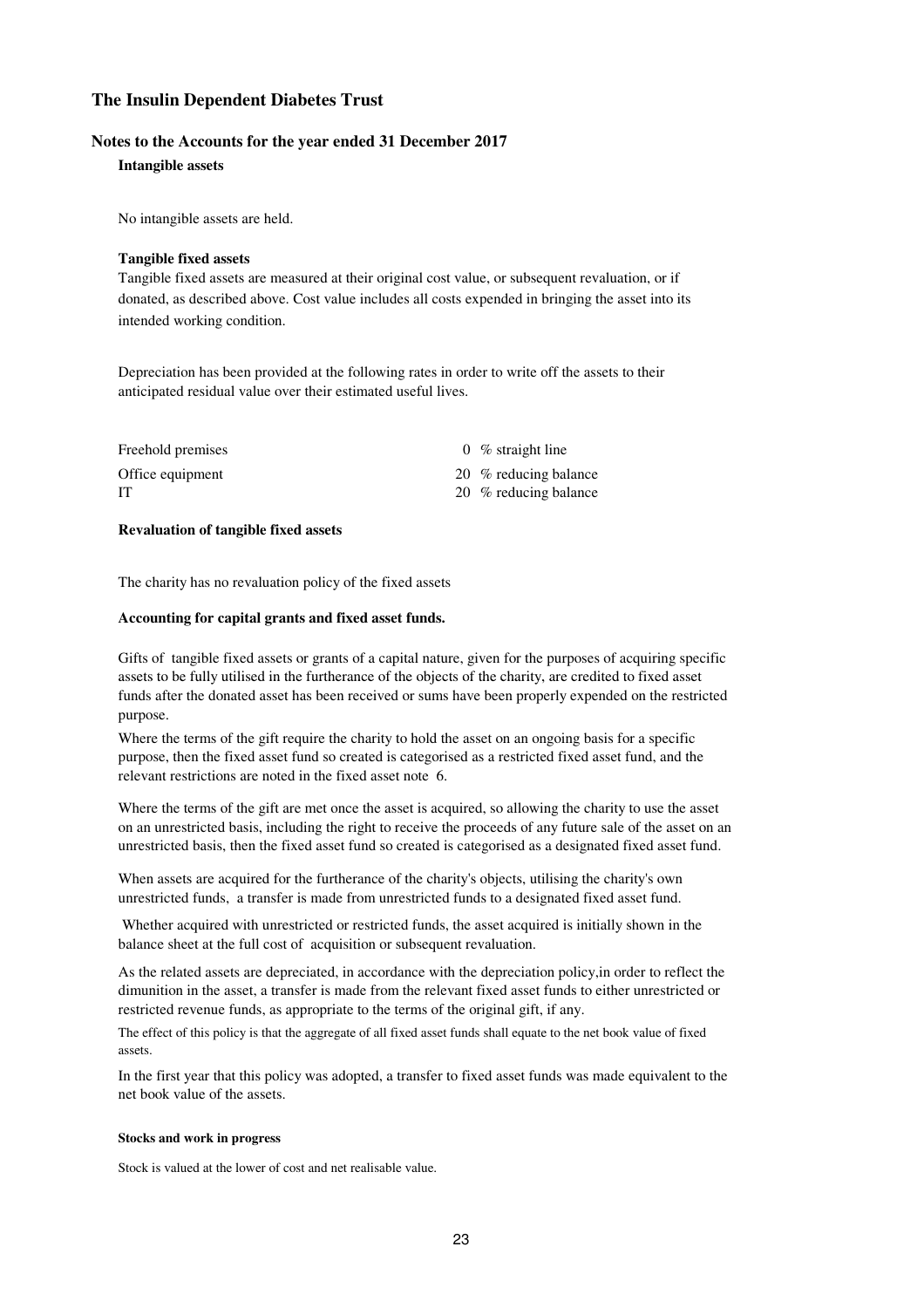#### **Notes to the Accounts for the year ended 31 December 2017**

#### **Debtors**

Debtors, where applicable, are measured at their recoverable amounts at the balance sheet date.

#### **Creditors and provisions**

Creditors included for payment under one year includes esearch funding, accruals, taxes and trade creditors.

#### **Cash and bank balances**

Bank balances other than creditors and debtors and current asset investments (already in the accounting polices above) are recognised and measured.

If cash and bank balances are the only assets other than debtors, creditors and provisions, and current asset investments, then change the heading to 'Cash and bank balances' and use text such as :

Cash held by the charity is included at the amount actually held and counted at the year end. Bank balances, whether in credit or overdrawn, are shown at the amounts properly reconciled to the bank statements.

Remember to include for all financial assets and liabilities measured at fair value, the basis for determining fair value, including any assumptions made when using a valuation technique. If not disclosed here, then disclose under the relevant asset or liability

#### **Foreign currencies**

Transactions in foreign currencies are recorded at the rate ruling at the date of the transaction. Monetary assets and liabilities denominated in foreign currencies are translated at the rate of exchange ruling at the balance sheet date. All differences are taken to the profit and loss account.

#### **Leasing and hire purchase contracts and commitments**

Assets held under finance leases and hire purchase contracts, which are those where substantially all the risks and rewards of ownership of the asset have passed to the company, are capitalised in the balance sheet and depreciated over their useful lives. The corresponding lease or hire purchase obligation is treated in the balance sheet as a liability.

The interest element of the rental obligations is charged to the profit and loss account over the period of the lease and represents a constant proportion of the balance of capital repayments outstanding.

Rentals paid under operating leases are charged to income on a straight line basis over the lease term.

#### **Pensions - defined contribution schemes**

The company operates a stakeholder contribution pension scheme. Contributions are charged to the profit and loss account as they become payable in accordance with the rules of the scheme.

#### **Accounting for Joint Ventures**

Other than the Dream Trust project there are no joint ventures

#### **Accounting for associates**

The charity does not operate any such accounting scheme.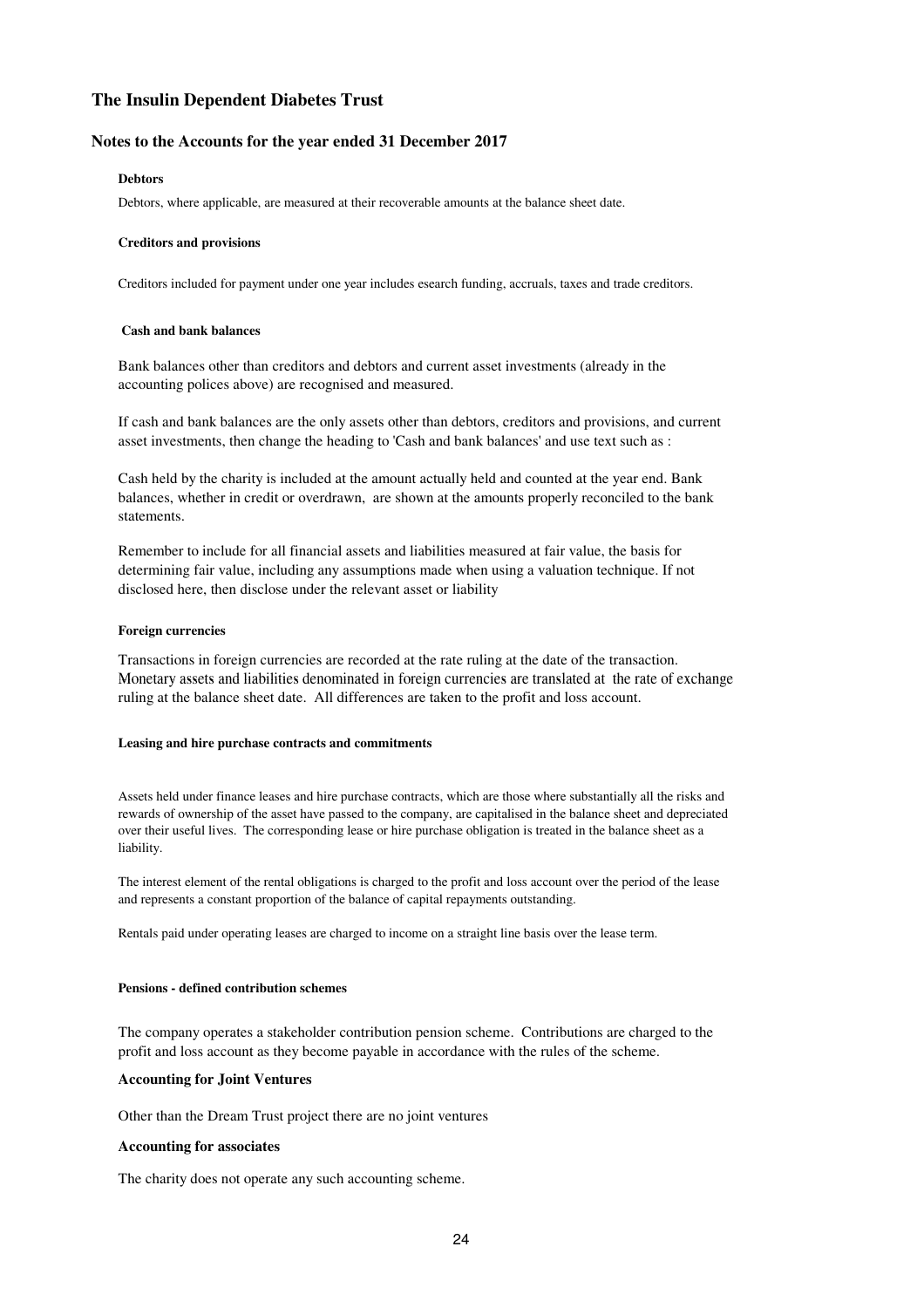#### **Notes to the Accounts for the year ended 31 December 2017**

#### **2 Liability to taxation**

As a registered charity, the organisation is exempt from income and corporation tax to the extent that its income and gains are applied towards the charitable objects of the charity and for no other purpose. Value Added Tax is not recoverable by the charity, and is therefore included in the relevant costs in the Statement of Financial Activities.

#### **3 Winding up or dissolution of the charity**

If upon winding up or dissolution of the charity there remain any assets, after the satisfaction of all debts and liabilities, the assets represented by the accumulated fund shall be transferred to some other charitable body or bodies having similar objects to the charity.

| <b>Salary costs</b>                                                             | 2017<br>£      |
|---------------------------------------------------------------------------------|----------------|
| Gross Salaries excluding trustees and key management personnel                  | 103,760        |
| Employer's National Insurance for all staff                                     | 6,272          |
| Employer's operating costs of defined contribution pension schemes              | 818            |
| Total salaries, wages and related costs                                         | 110,850        |
| Redundancy, termination and compensation payments                               | 2017           |
|                                                                                 | £              |
| Redundancy payments                                                             | $\theta$       |
| Compensation payments                                                           | $\mathbf{0}$   |
|                                                                                 |                |
|                                                                                 | $\mathbf{0}$   |
| Numbers of full time employees or full time equivalents                         | 2017           |
| The average number of total staff employed in the year was                      | 4              |
| The average number of part time staff employed in the year was                  | 3              |
| The average number of full time staff employed in the year was                  | 1              |
| The estimated full time equivalent number of all staff employed in the year was | $\overline{4}$ |
| Engaged on charitable activities                                                | 3              |
| Engaged on publicity activities                                                 | $\mathbf{0}$   |
| Engaged on fundraising activities                                               | $\theta$       |
| Engaged on management and administration                                        | 1              |
| The estimated full time equivalent number of all staff employed as above        | 4              |

Neither the Ttrustees nor any persons connected with them have received any remuneration from the charity or any related entity, either in the current or prior year.

With the agreement of the Charities Commission Mrs J M D Hirst's remuneration is for extensive research, publications and editorial work. Mrs Hirst attends meetings, conferences and seminars on behalf of the Charity to lecture on the rights to retain a choice of insulins and distributing information crucial to diabetes sufferers. Her continued contribution to the work of the Charity is invaluable. She was awarded the MBE for her efforts on behalf of the charity.

No employees received emoluments (excluding pension costs) in excess of £60,000 per annum.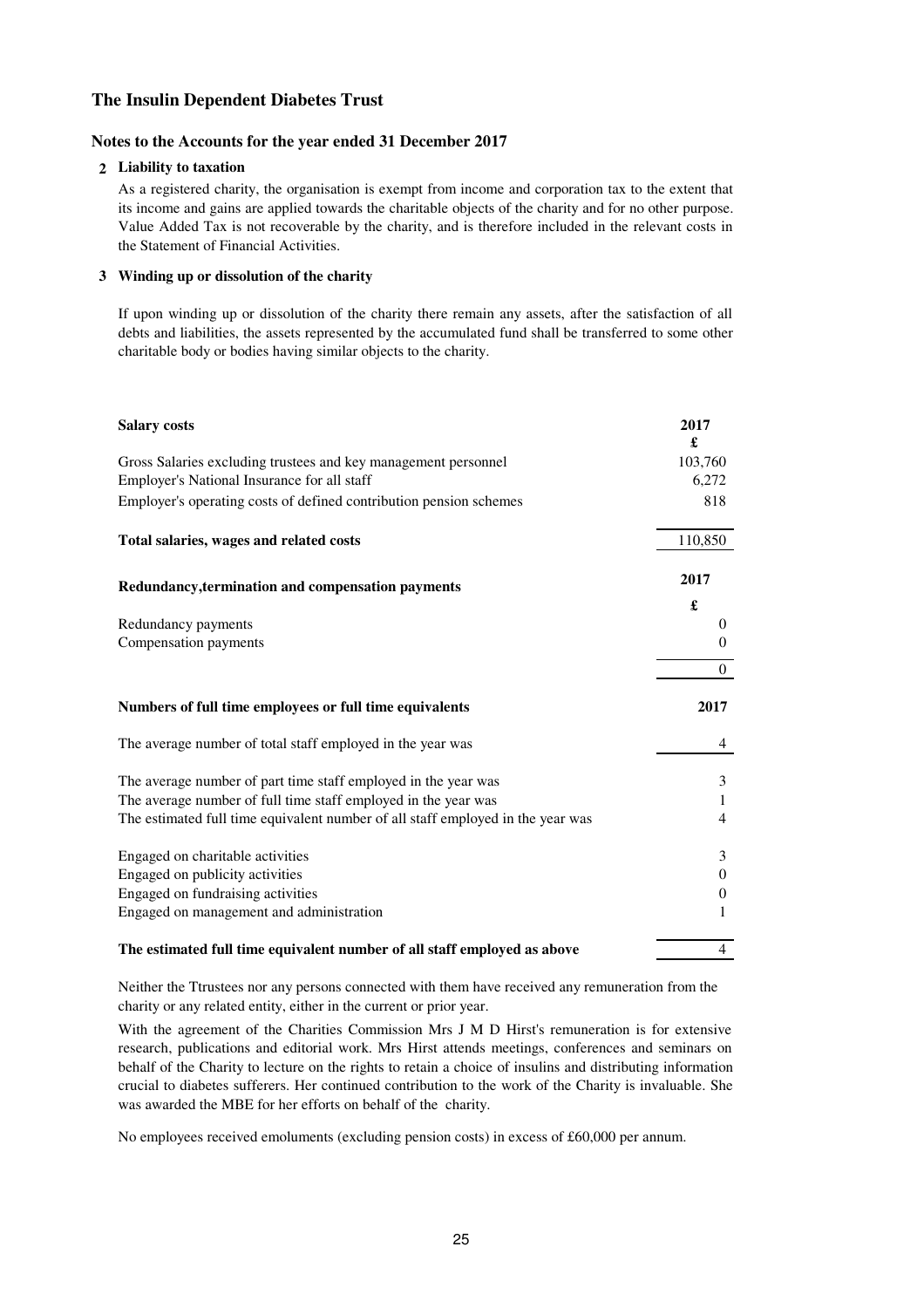#### **Notes to the Accounts for the year ended 31 December 2017**

The number of employees whose emoluments including taxable benefits but excluding employer's pension contributions fall into the following bands were :-

|                                                           | 2017           |
|-----------------------------------------------------------|----------------|
|                                                           | £              |
| £60,001 to £70,000                                        | $\Omega$       |
| £70,001 to £80,000                                        | $\theta$       |
| £80,001 to £90,000                                        | $\Omega$       |
| £90,001 to £100,000                                       | $\Omega$       |
|                                                           | $\theta$       |
| The pension details of such higher paid staff were :-     | £              |
| Contributions for the provision of money purchase pension | $\theta$       |
|                                                           | N <sub>0</sub> |
| Numbers of such staff to whom benefits are accruing :-    |                |
| Under stakeholder pension schemes                         |                |
| Under defined benefits pension schemes                    | $\Omega$       |
|                                                           | $\overline{c}$ |

**4**

#### **Remuneration and payments to Trustees and persons connected with them**

No Tustees or persons connected with them received any remuneration from the charity, or any related entity.

With the agreement of the Charities Commission Mrs J M D Hirst remuneration is for extensive research, publications and editorial work. Mrs Hirst attends meetings, conferences and seminars on behalf of the Charity to lecture on the rights to retain a choice of insulins. Her work is used by many and her continued contribution to the work of the Charity is invaluable.

#### **5 Trustees' expenses**

No Trustee expenses were incurred, either in the current or prior year.

|                                                                 | 2017  |
|-----------------------------------------------------------------|-------|
|                                                                 |       |
| The amount paid directly to third parties on behalf of Trustees |       |
| The amount reimbursed to Trustees                               | 1.974 |
|                                                                 | 1.974 |
|                                                                 |       |

The nature of the Trustees' expenses was travel and subsistence.

The number of Trustees' to whom expenses were reimbursed was 10.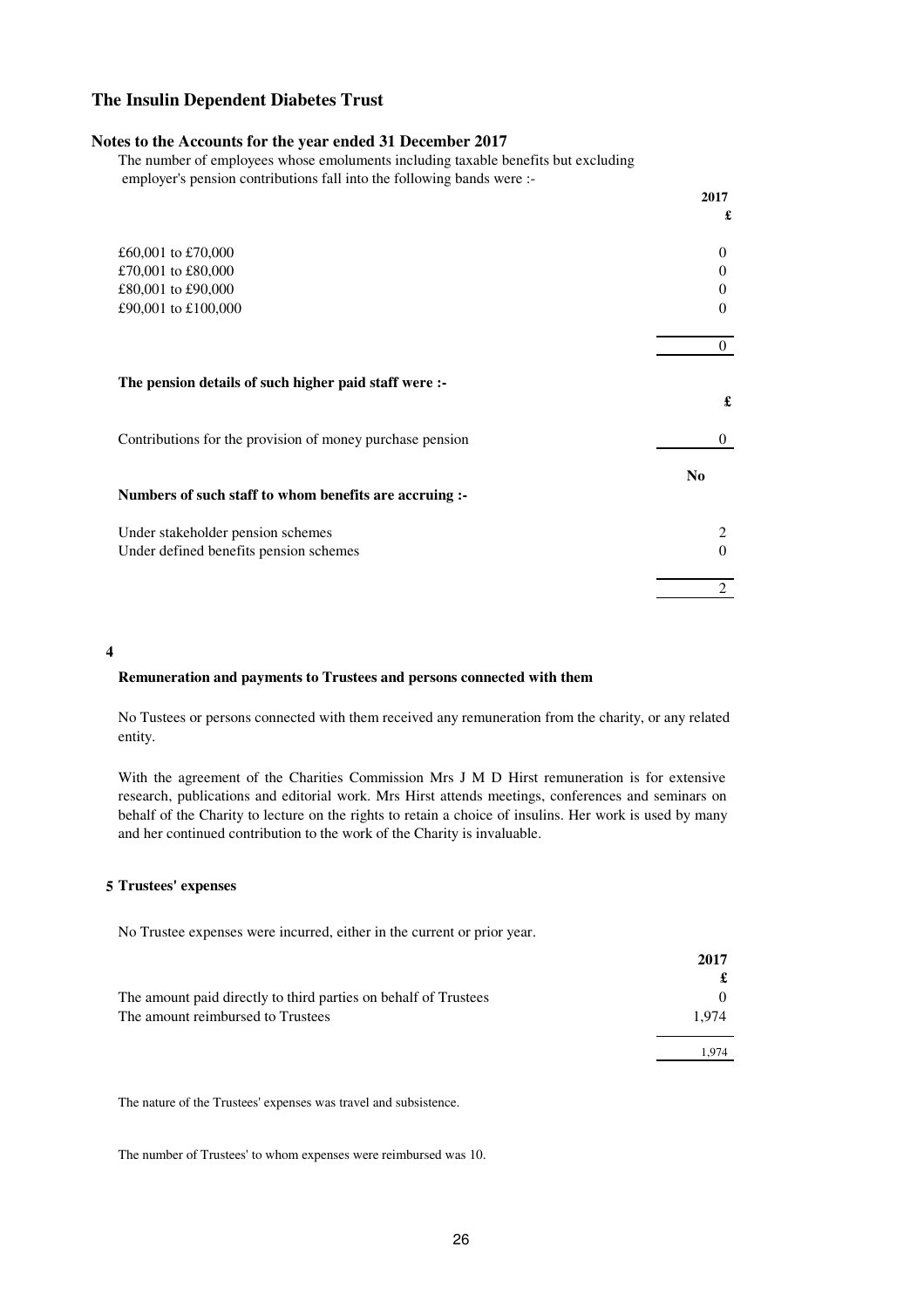### **Notes to the Accounts for the year ended 31 December 2017**

**6 Tangible fixed assets**

|                             | <b>Land</b> and<br><b>Buildings</b> | <b>Office</b><br>equipment | IT and<br><b>Computers</b>   |
|-----------------------------|-------------------------------------|----------------------------|------------------------------|
| Cost                        | $\pounds$                           | $\pounds$                  | $\pounds$                    |
| At 1 January 2017           | 351,842                             | 21,492                     | 25,751                       |
| <b>Additions</b>            | $\boldsymbol{0}$                    | $\mathbf{0}$               | 1,668                        |
| Disposals                   | $\boldsymbol{0}$                    | $\boldsymbol{0}$           | $\mathbf{0}$                 |
| At 31 December 2017         | 351,842                             | 21,492                     | 27,419                       |
| Depreciation                |                                     |                            |                              |
| At 1 January 2017           | $\boldsymbol{0}$                    | 17,719                     | 22,982                       |
| Charge for the year         | $\overline{0}$                      | 755                        | 554                          |
| At 31 December 2017         | $\boldsymbol{0}$                    | 18,474                     | 23,536                       |
| Net book value              |                                     |                            |                              |
| At 31 December 2017         | 351,842                             | 3,018                      | 3,883                        |
| At 31 December 2016         | 351,842                             | 3,773                      | 2,769                        |
| 7 Stocks & Work in Progress |                                     |                            |                              |
|                             |                                     |                            | 2017<br>$\pmb{\mathfrak{L}}$ |
| <b>Stocks</b>               |                                     |                            |                              |
| Goods                       |                                     |                            | 10,883                       |
|                             |                                     |                            | 10,883                       |

### **Analysis of the carrying value of stocks and work in progress by activities**

|                        | <b>Work in Progress</b> |          | <b>Stocks</b> |  |
|------------------------|-------------------------|----------|---------------|--|
|                        | 2017                    | 2016     | 2017          |  |
| <b>Activity</b>        | £                       | £        | £             |  |
| Fundraising activities | 0                       | $\Omega$ | 10,883        |  |
|                        | 0                       |          | 10,883        |  |

### **8**

# **Investments held as current assets at market value at 31 December 2017**

|                                             | 2017<br>£ |
|---------------------------------------------|-----------|
| Cash on deposit - more than 3 months notice | 1,453,074 |
|                                             | 1,453,074 |
|                                             |           |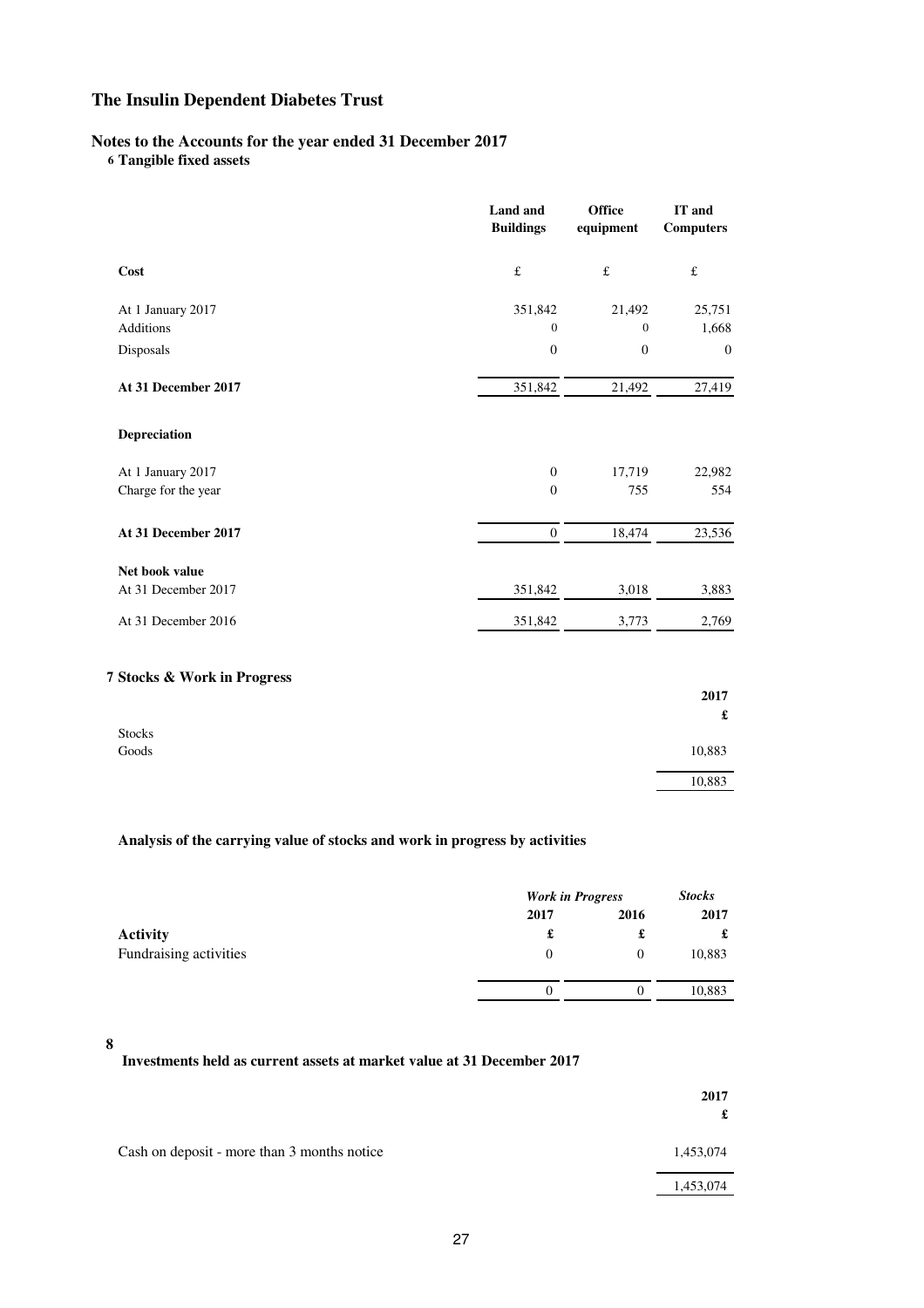## **Notes to the Accounts for the year ended 31 December 2017**

| 9 Creditors: amounts falling due within one year                        |                                                                                                                                                     | 2017<br>£      |
|-------------------------------------------------------------------------|-----------------------------------------------------------------------------------------------------------------------------------------------------|----------------|
| Accruals for grants payable<br>Trade creditors                          |                                                                                                                                                     | $\Omega$       |
| Accruals                                                                |                                                                                                                                                     | 3.630          |
| Payment received on account for contracts or performance related grants |                                                                                                                                                     | 6,755          |
| Other creditors                                                         |                                                                                                                                                     | 4,720          |
|                                                                         |                                                                                                                                                     | $\theta$       |
|                                                                         |                                                                                                                                                     | 15,185         |
| Defined contribution pension scheme liabilities due within one year     |                                                                                                                                                     |                |
| Creditors: amounts falling due after one year                           |                                                                                                                                                     | 1,586          |
| 10                                                                      |                                                                                                                                                     | 2017           |
| Bank loans and overdrafts                                               |                                                                                                                                                     | £              |
| Accruals for grants payable                                             |                                                                                                                                                     | $\overline{0}$ |
| Trade creditors                                                         |                                                                                                                                                     | $\overline{0}$ |
|                                                                         |                                                                                                                                                     | $\theta$       |
| Income and Expenditure account summary                                  |                                                                                                                                                     |                |
| 11                                                                      |                                                                                                                                                     | 2017           |
|                                                                         |                                                                                                                                                     | £              |
| At 1 January 2017                                                       |                                                                                                                                                     |                |
| Transfers in for the year                                               |                                                                                                                                                     | 1,727,885      |
| Prior year adjustments                                                  |                                                                                                                                                     | $\theta$       |
| At 1 January 2017<br>Surplus/(loss) after tax for the year              |                                                                                                                                                     | 0<br>1,727,885 |
| Gift Aid donations made<br>At 31 December 2017                          |                                                                                                                                                     | 422,230        |
|                                                                         |                                                                                                                                                     | 2,150,115      |
|                                                                         | These funds are held for meeting the objectives of the                                                                                              |                |
|                                                                         | charity, and to provide reserves for future activities, and,                                                                                        |                |
| Unrestricted revaluation reserve                                        | subject to charity legislation, are free from all restrictions<br>on their use.                                                                     |                |
| Designated fixed asset funds                                            | No amounts in these funds are set aside for fixed assests.<br>The cost of fixed assets are met throught unrestricted<br>funds as and when required. |                |
| <b>Restricted funds:-</b>                                               | The purpose of these funds is described under the<br>accounting policy 'Accounting for capital grants and fixed                                     |                |
| Restricted fixed asset funds                                            |                                                                                                                                                     |                |
| <b>Ultimate controlling party</b>                                       |                                                                                                                                                     |                |
| 12                                                                      |                                                                                                                                                     |                |

The charity is under the control of its legal members.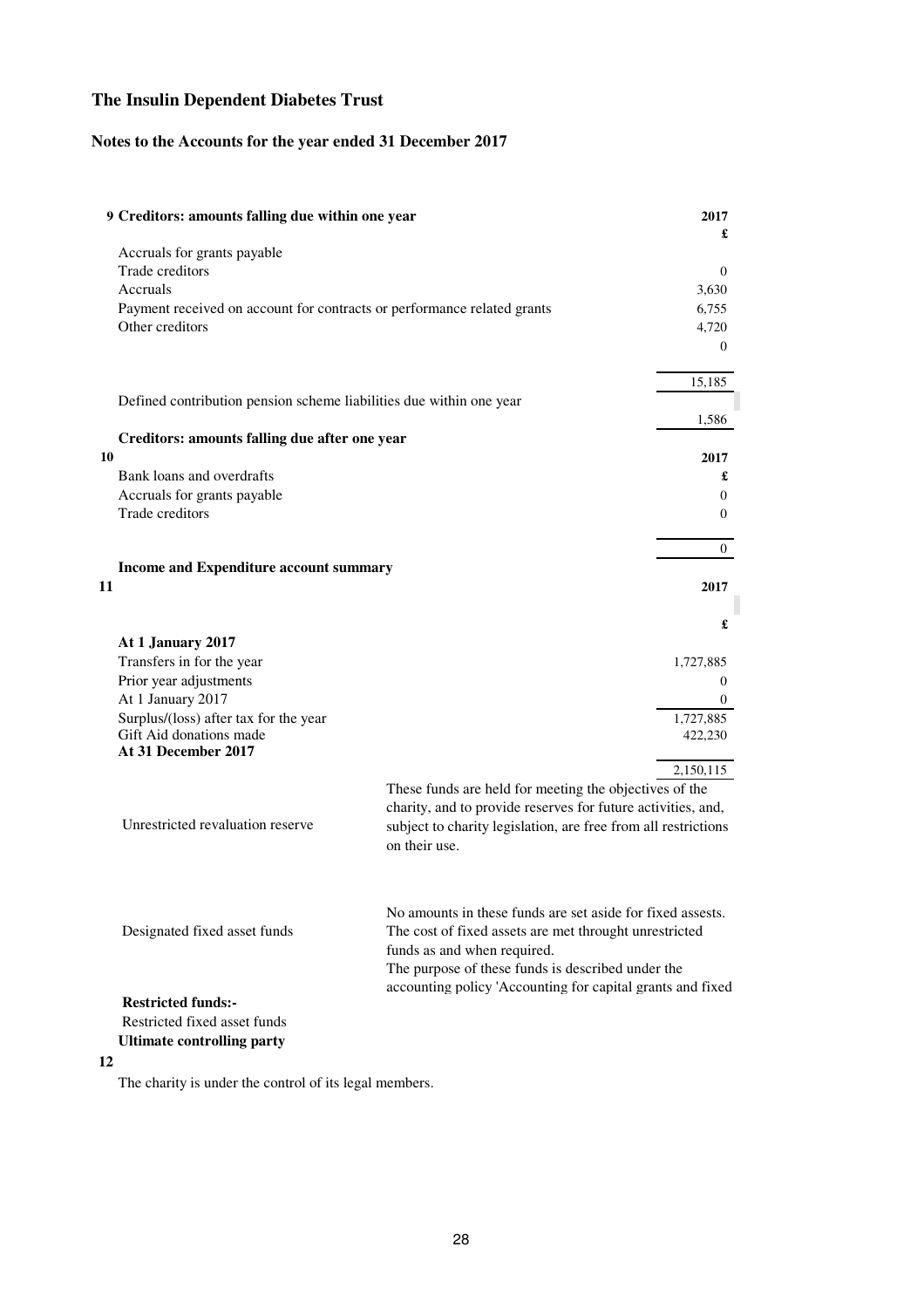**Detailed analysis of income and expenditure for the year ended 31 December 2017 as required by the SORP 2015**

| <b>13 Donations and Legacies</b>              | <b>Current</b> year                 | <b>Current</b> year               | <b>Current</b> year              | <b>Current</b> year  | <b>Prior Year</b>  |
|-----------------------------------------------|-------------------------------------|-----------------------------------|----------------------------------|----------------------|--------------------|
|                                               | <b>Unrestricted</b><br><b>Funds</b> | <b>Restricted</b><br><b>Funds</b> | <b>Endowment</b><br><b>Funds</b> | <b>Total Funds</b>   | <b>Total Funds</b> |
|                                               | 2017                                | 2017                              | 2017                             | 2017                 | 2016               |
| Donations and gifts from individuals          | £                                   | £                                 | £                                | $\pmb{\mathfrak{L}}$ | £                  |
| Small donations individually less than        |                                     |                                   |                                  |                      |                    |
| $\pounds1000$                                 | 6,950                               | $\boldsymbol{0}$                  | $\boldsymbol{0}$                 | 6,950                | 8,546              |
| Total donations and gifts from<br>individuals |                                     |                                   |                                  |                      |                    |
|                                               | 6,950                               | $\boldsymbol{0}$                  | $\boldsymbol{0}$                 | 6,950                | 8,546              |
| Legacies receivable                           |                                     |                                   |                                  |                      |                    |
| B/F<br>Small legacies individually less than  |                                     |                                   |                                  |                      | 237,610            |
| £1000                                         | 994                                 | $\mathbf{0}$                      | $\boldsymbol{0}$                 | 994                  | $\boldsymbol{0}$   |
| E I Dunn                                      | 13,571                              | $\mathbf{0}$                      | $\mathbf{0}$                     | 13,571               | $\boldsymbol{0}$   |
| M Pritchard                                   | 3,000                               | $\mathbf{0}$                      | $\mathbf{0}$                     | 3,000                | $\boldsymbol{0}$   |
| Arthurs Foundation                            | 9,989                               | $\mathbf{0}$                      | $\boldsymbol{0}$                 | 9,989                | $\boldsymbol{0}$   |
| E A Sharp                                     | 310,941                             | $\boldsymbol{0}$                  | $\boldsymbol{0}$                 | 310,941              | $\boldsymbol{0}$   |
| J Taylor                                      | 160,068                             | $\theta$                          | $\mathbf{0}$                     | 160,068              | $\boldsymbol{0}$   |
| J Owen                                        | 1,000                               | $\theta$                          | $\mathbf{0}$                     | 1,000                | $\boldsymbol{0}$   |
| N J Hare                                      | 2,000                               | $\mathbf{0}$                      | $\boldsymbol{0}$                 | 2,000                | $\boldsymbol{0}$   |
| T A Bradrick                                  | 3,000                               | 0                                 | $\mathbf{0}$                     | 3,000                | $\boldsymbol{0}$   |
| M V Graham                                    | 1,042                               | $\theta$                          | 0                                | 1,042                | $\mathbf{0}$       |
| C K Trebilcock                                | 3,500                               | $\boldsymbol{0}$                  | $\boldsymbol{0}$                 | 3,500                | $\boldsymbol{0}$   |
| M R Hussey                                    | 138,631                             | $\mathbf{0}$                      | $\mathbf{0}$                     | 138,631              | $\boldsymbol{0}$   |
| Y D De Silva                                  | 10,000                              | $\boldsymbol{0}$                  | $\mathbf{0}$                     | 10,000               | $\boldsymbol{0}$   |
| <b>B</b> Yilson                               | 3,000                               | $\boldsymbol{0}$                  | $\boldsymbol{0}$                 | 3,000                | $\boldsymbol{0}$   |
| M S Smith                                     | 48,000                              | $\mathbf{0}$                      | $\boldsymbol{0}$                 | 48,000               | $\boldsymbol{0}$   |
| P K Unsworth                                  | 50,149                              | $\mathbf{0}$                      | $\boldsymbol{0}$                 | 50,149               | $\boldsymbol{0}$   |
| P I Garrett                                   | 2,399                               | $\mathbf{0}$                      | $\boldsymbol{0}$                 | 2,399                | $\boldsymbol{0}$   |
| P D Field                                     | 10,000                              | $\mathbf{0}$                      | $\boldsymbol{0}$                 | 10,000               | $\boldsymbol{0}$   |
| I Smith                                       | 1,000                               | $\boldsymbol{0}$                  | $\boldsymbol{0}$                 | 1,000                | $\boldsymbol{0}$   |
| <b>Total legacies receivable</b>              | 772,284                             | $\boldsymbol{0}$                  | $\boldsymbol{0}$                 | 772,284              | 237610             |
| Membership subscriptions as<br>donations      | 46,968                              | $\boldsymbol{0}$                  | $\boldsymbol{0}$                 | 46,969               | 46,770             |
|                                               |                                     |                                   |                                  |                      |                    |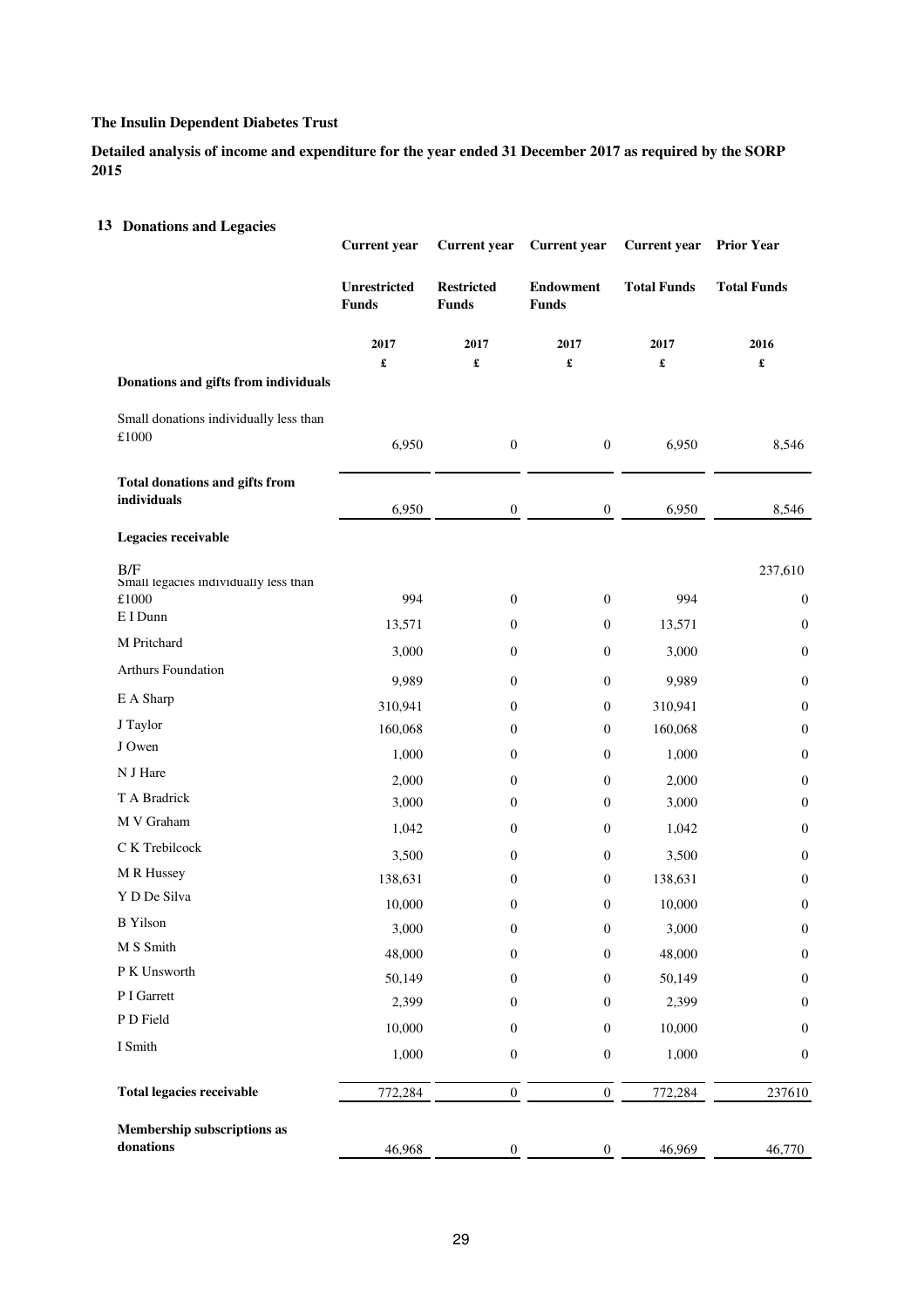**Detailed analysis of income and expenditure for the year ended 31 December 2017 as required by the SORP 2015**

#### **In memory**

| Individual donations of less than £350 | 3,403   | $\boldsymbol{0}$ | $\overline{0}$ | 3,403   | 2,237   |
|----------------------------------------|---------|------------------|----------------|---------|---------|
| <b>Total In memory</b>                 | 3,403   | $\boldsymbol{0}$ | $\mathbf{0}$   | 3,403   | 2,237   |
| <b>Gift aid</b>                        |         |                  |                |         |         |
| Gift aid                               | 7,431   | $\boldsymbol{0}$ | $\theta$       | 7,431   | 17,108  |
| Just giving                            | 5,020   | $\mathbf{0}$     | $\mathbf{0}$   | 5,020   | 4,753   |
| <b>Total Gift aid</b>                  | 7,432   | $\mathbf{0}$     | $\mathbf{0}$   | 7,432   | 21,861  |
| <b>Total Donations and LegacicA1</b>   | 837,037 | $\boldsymbol{0}$ | $\theta$       | 837,038 | 317,024 |

### **14 Income from charitable activities - Trading Activities**

|                                                                        | Current year<br>2017<br>£ | <b>Current</b> year<br>2017<br>£ | <b>Current</b> year<br>2017<br>£ | Current year<br>2017<br>£ | <b>Prior Year</b><br>2016<br>£ |
|------------------------------------------------------------------------|---------------------------|----------------------------------|----------------------------------|---------------------------|--------------------------------|
| Primary purpose and ancillary trading                                  |                           |                                  |                                  |                           |                                |
| Sale of goods and services in<br>accordance with the charity's objects | 8.230                     | $\theta$                         | $\overline{0}$                   | 8,230                     | 5,096                          |
| Lottery                                                                | 21.497                    | $\Omega$                         | $\Omega$                         | 21,497                    | 16,515                         |
|                                                                        |                           |                                  |                                  |                           |                                |
| <b>Total Primary purpose and ancillary</b><br>trading                  | 37,425                    | $\Omega$                         |                                  | 37,425                    | 23,230                         |

#### **15 Total Income from charitable activities**

|                                      |           | Current year Current year Current year Current year |           |           | <b>Prior Year</b> |
|--------------------------------------|-----------|-----------------------------------------------------|-----------|-----------|-------------------|
|                                      | £<br>2017 | 2017                                                | £<br>2017 | £<br>2017 | £<br>2016         |
| Total income from charitable trading | 37.425    | $\theta$                                            | $\Omega$  | 37.425    | 23,230            |
| Total from charitable activities A2  | 37.425    |                                                     | $\theta$  | 37.425    | 23.230            |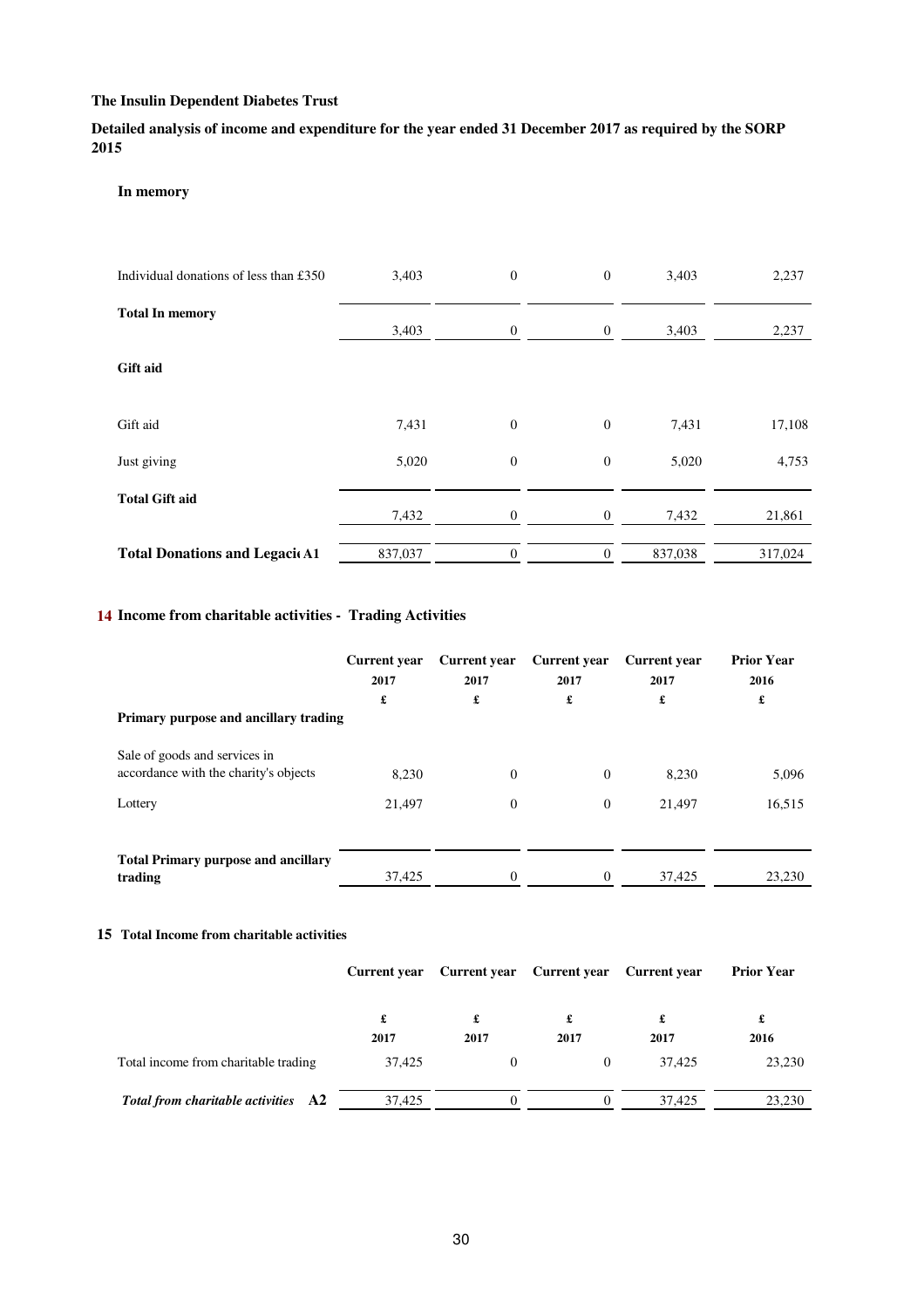**Detailed analysis of income and expenditure for the year ended 31 December 2017 as required by the SORP 2015**

### **16 Income from other, non charitable, trading activities**

|                                                  | 2017                                                       | 2017                                                     | 2017                                                    | 2017                                      | 2016                                    |
|--------------------------------------------------|------------------------------------------------------------|----------------------------------------------------------|---------------------------------------------------------|-------------------------------------------|-----------------------------------------|
|                                                  | <b>Current</b> year<br><b>Unrestricted</b><br><b>Funds</b> | <b>Current vear</b><br><b>Restricted</b><br><b>Funds</b> | <b>Current</b> year<br><b>Endowment</b><br><b>Funds</b> | <b>Current</b> year<br><b>Total Funds</b> | <b>Prior Year</b><br><b>Total Funds</b> |
|                                                  | 2017                                                       | 2017                                                     | 2017                                                    | 2017                                      | 2016                                    |
|                                                  | £                                                          | £                                                        | £                                                       | £                                         | £                                       |
| Dream trust                                      | 8,224                                                      | $\overline{0}$                                           | $\overline{0}$                                          | 8,224                                     | 8,790                                   |
| <b>Total from other activities</b><br>A3         | 8,224                                                      | $\overline{0}$                                           | $\overline{0}$                                          | 8,224                                     | 8,790                                   |
| 17 Investment income                             |                                                            |                                                          |                                                         |                                           |                                         |
|                                                  | <b>Current</b> year<br><b>Unrestricted</b><br><b>Funds</b> | <b>Current</b> year<br><b>Restricted</b><br><b>Funds</b> | <b>Current</b> year<br><b>Endowment</b><br><b>Funds</b> | <b>Current</b> year<br><b>Total Funds</b> | <b>Prior Year</b><br><b>Total Funds</b> |
|                                                  | 2017                                                       | 2017                                                     | 2017                                                    | 2017                                      | 2016                                    |
|                                                  | £                                                          | £                                                        | £                                                       | £                                         | £                                       |
| <b>Bank Interest Receivable</b>                  | 2,029                                                      | $\theta$                                                 | $\overline{0}$                                          | 2,029                                     | 1,603                                   |
| Non Bank interest receivable                     | 88,983                                                     | $\theta$                                                 | $\overline{0}$                                          | 88,983                                    | 120,223                                 |
| <b>Total investment income</b><br>A <sub>4</sub> | 91,012                                                     | $\theta$                                                 | $\overline{0}$                                          | 91,012                                    | 121,826                                 |
| <b>Total direct income</b>                       | 973,698                                                    | $\overline{0}$                                           | $\overline{0}$                                          | 973,698                                   | 470,870                                 |

# **<sup>18</sup> Expenditure on charitable activities - Direct spending**

|                                    | <b>Current</b> year                 | <b>Current</b> year               | <b>Current year</b>              | <b>Current</b> year | <b>Prior Year</b>  |  |
|------------------------------------|-------------------------------------|-----------------------------------|----------------------------------|---------------------|--------------------|--|
|                                    | <b>Unrestricted</b><br><b>Funds</b> | <b>Restricted</b><br><b>Funds</b> | <b>Endowment</b><br><b>Funds</b> | <b>Total Funds</b>  | <b>Total Funds</b> |  |
|                                    | 2017                                | 2017                              | 2017                             | 2017                | 2016               |  |
|                                    | £                                   | £                                 | £                                | £                   | £                  |  |
| Gross wages and salaries -         |                                     |                                   |                                  |                     |                    |  |
| charitable activities              | 84,179                              | $\overline{0}$                    | $\overline{0}$                   | 84,179              | 72,109             |  |
| Employers' NI - Charitable         | 6,272                               | $\Omega$                          | $\Omega$                         | 6,272               | 4,750              |  |
| Defined contribution pension costs |                                     |                                   |                                  |                     |                    |  |
| - charitable activities            | 818                                 | $\mathbf{0}$                      | $\overline{0}$                   | 818                 | 182                |  |
| Temporary Staff - Charitable       | 2,810                               | 0                                 | $\Omega$                         | 2,810               | 2,835              |  |
| Travel and Subsistence -           |                                     |                                   |                                  |                     |                    |  |
| <b>Charitable Activities</b>       | 1,974                               | $\Omega$                          | $\overline{0}$                   | 1,974               | 2,954              |  |
| Marketing and advertising of       |                                     |                                   |                                  |                     |                    |  |
| charitable services                | 53,537                              | $\Omega$                          | $\overline{0}$                   | 53,537              | 54,903             |  |
| Research and editorial costs       | $\overline{0}$                      | 38,227                            | $\overline{0}$                   | 38,227              | 38,227             |  |
| Professional services              | $\theta$                            | 777                               | $\Omega$                         | 777                 | 986                |  |
| Professional indemnity costs       | $\theta$                            | 994                               | $\Omega$                         | 994                 | 912                |  |
| Website and IT                     | $\theta$                            | 29,587                            | $\Omega$                         | 29,587              | 28,917             |  |
| Printing costs                     | $\theta$                            | 50,428                            | $\overline{0}$                   | 50,428              | 43,849             |  |
| Direct mail                        | $\theta$                            | 70,489                            | $\overline{0}$                   | 70,489              | 70,073             |  |
| Conference, information and        | $\overline{0}$                      | 21,320                            | $\Omega$                         | 21,320              | 18,793             |  |
| Consultancy costs                  | 155                                 | 0                                 | $\overline{0}$                   | 155                 | 48                 |  |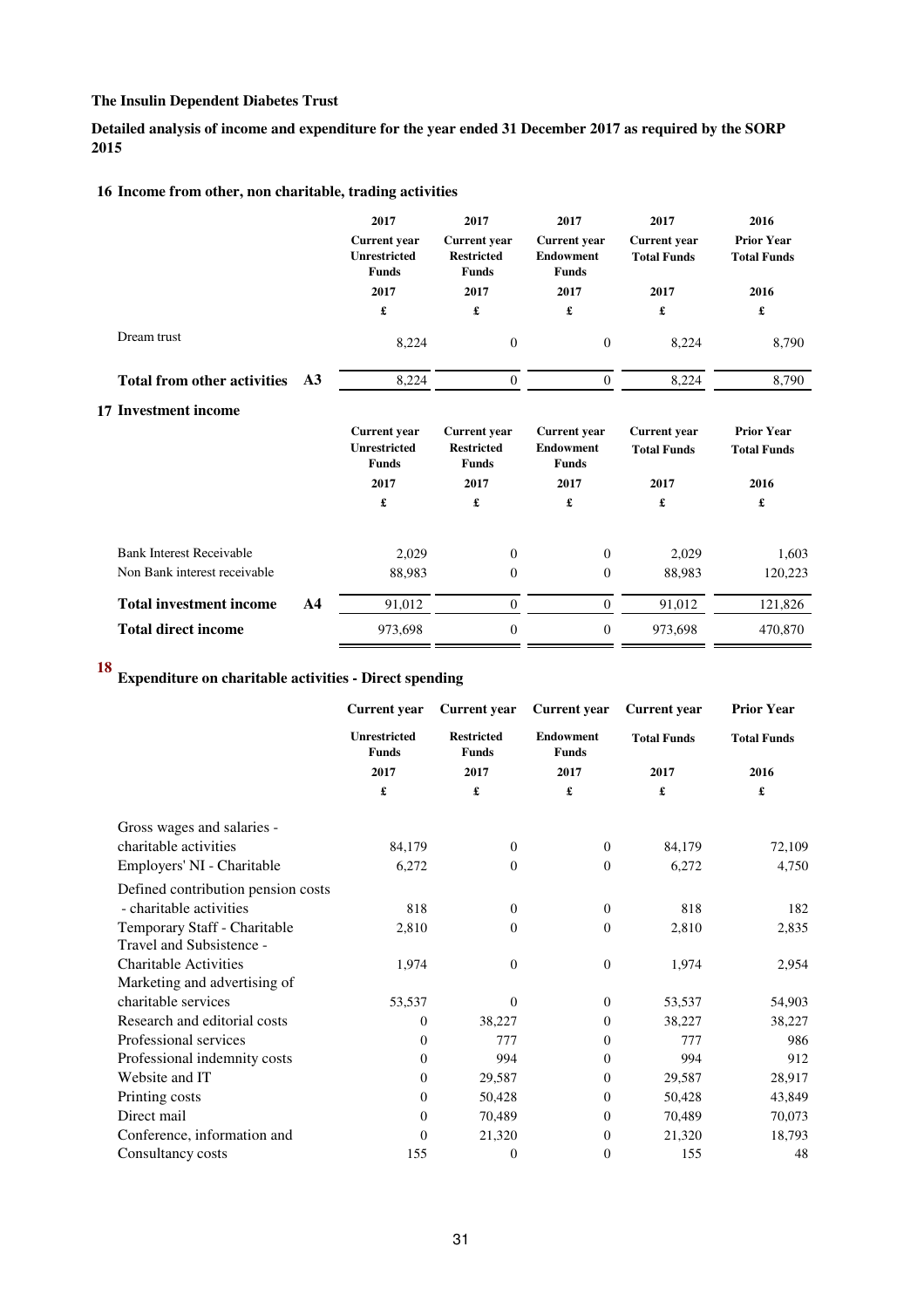**Detailed analysis of income and expenditure for the year ended 31 December 2017 as required by the SORP 2015**

| <b>Total direct spending</b> |  | $140^\circ$ | ∡ت∠دی. |  | .sh | $\sim$ 0.0<br>າາດ<br>, , ,<br>הכנגי |
|------------------------------|--|-------------|--------|--|-----|-------------------------------------|
|------------------------------|--|-------------|--------|--|-----|-------------------------------------|

### **19 Expenditure on charitable activities - Charitable trading**

|                                  | <b>Current</b> year<br><b>Unrestricted</b><br><b>Funds</b> | <b>Current</b> year<br><b>Restricted</b><br><b>Funds</b> | <b>Current</b> year<br><b>Endowment</b><br><b>Funds</b> | <b>Current</b> year<br><b>Total Funds</b> | <b>Prior Year</b><br><b>Total Funds</b> |
|----------------------------------|------------------------------------------------------------|----------------------------------------------------------|---------------------------------------------------------|-------------------------------------------|-----------------------------------------|
|                                  | 2017                                                       | 2017                                                     | 2017                                                    | 2017                                      | 2016                                    |
|                                  | £                                                          | £                                                        | £                                                       | £                                         | £                                       |
| Footcare products                | 3,487                                                      | $\theta$                                                 | $\theta$                                                | 3,487                                     | $\overline{0}$                          |
| Lottery costs                    | 12,511                                                     | $\overline{0}$                                           | $\overline{0}$                                          | 12,511                                    | 10,284                                  |
| Fundraising trading costs        | 1,948                                                      | $\overline{0}$                                           | $\theta$                                                | 1,948                                     | 637                                     |
| Dream trust                      | 9,082                                                      | $\overline{0}$                                           | $\overline{0}$                                          | 9,082                                     | 8,280                                   |
| Total charitable trading cost B2 | 27,028                                                     | $\Omega$                                                 | $\Omega$                                                | 27,028                                    | 19,201                                  |

### **20 Expenditure on charitable activities- Grant funding of activities**

|                                |             | <b>Current</b> year<br><b>Unrestricted</b><br><b>Funds</b> | <b>Current</b> year<br><b>Restricted</b><br><b>Funds</b> | <b>Current</b> year<br>Endowment<br>Funds | <b>Current</b> year<br><b>Total Funds</b> | <b>Prior Year</b><br><b>Total Funds</b> |
|--------------------------------|-------------|------------------------------------------------------------|----------------------------------------------------------|-------------------------------------------|-------------------------------------------|-----------------------------------------|
|                                |             | 2017                                                       | 2017                                                     | 2017                                      | 2017                                      | 2016                                    |
|                                |             | £                                                          | £                                                        | £                                         | £                                         | £                                       |
| Grants made to organisations   |             | $\theta$                                                   | 123.228                                                  | $^{(1)}$                                  | 123,228                                   | 100,000                                 |
| <b>Total grantmaking costs</b> | <b>B</b> 1a |                                                            | 123.228                                                  |                                           | 123.228                                   | 100,000                                 |

#### **Breakdown of Grants made to organisations**

|                          | <b>Current year</b><br><b>Unrestricted</b><br><b>Funds</b> | <b>Current year</b><br><b>Restricted</b><br>Funds | <b>Current</b> year<br><b>Endowment</b><br>Funds | <b>Current</b> year<br><b>Total Funds</b> | <b>Prior Year</b><br><b>Total Funds</b> |
|--------------------------|------------------------------------------------------------|---------------------------------------------------|--------------------------------------------------|-------------------------------------------|-----------------------------------------|
|                          | 2017                                                       | 2017                                              | 2017                                             | 2017                                      | 2016                                    |
|                          | £                                                          | £                                                 | £                                                | £                                         | £                                       |
| University of Nottingham | $\mathbf{0}$                                               | 123.228                                           | $\mathbf{0}$                                     | 123.228                                   | 100,000                                 |
|                          | $^{(1)}$                                                   | 123.228                                           | 0                                                | 123.228                                   | 100,000                                 |

#### **21 Support costs for charitable activities**

|                                 | <b>Current</b> year<br><b>Unrestricted</b><br><b>Funds</b> | <b>Current</b> year<br><b>Restricted</b><br><b>Funds</b> | <b>Current</b> year<br><b>Endowment</b><br><b>Funds</b> | <b>Current</b> year<br><b>Total Funds</b> | <b>Prior Year</b><br><b>Total Funds</b> |  |
|---------------------------------|------------------------------------------------------------|----------------------------------------------------------|---------------------------------------------------------|-------------------------------------------|-----------------------------------------|--|
|                                 | 2017                                                       | 2017                                                     | 2017                                                    | 2017                                      | 2016                                    |  |
|                                 | £                                                          | £                                                        | £                                                       | £                                         | £                                       |  |
| Salaries - Administrative staff | 16.771                                                     | 0                                                        | $\overline{0}$                                          | 16,771                                    | 16,674                                  |  |
| Training and welfare - staff    | $\Omega$                                                   | 0                                                        | $\mathbf{0}$                                            | $\Omega$                                  | 1,800                                   |  |
| <b>Premises Expenses</b>        |                                                            |                                                          |                                                         |                                           |                                         |  |
| Rates and water charges         | 1.769                                                      | $\Omega$                                                 | $\Omega$                                                | 1,769                                     | 1,735                                   |  |
| Room Hire                       | $\Omega$                                                   | $\Omega$                                                 | $\Omega$                                                | $\theta$                                  | $\Omega$                                |  |
| Light heat and power            | 2,054                                                      | $\mathbf{0}$                                             | $\Omega$                                                | 2,054                                     | 2,512                                   |  |
| Cleaning and waste management   | 859                                                        | 0                                                        | $\overline{0}$                                          | 859                                       | 1.103                                   |  |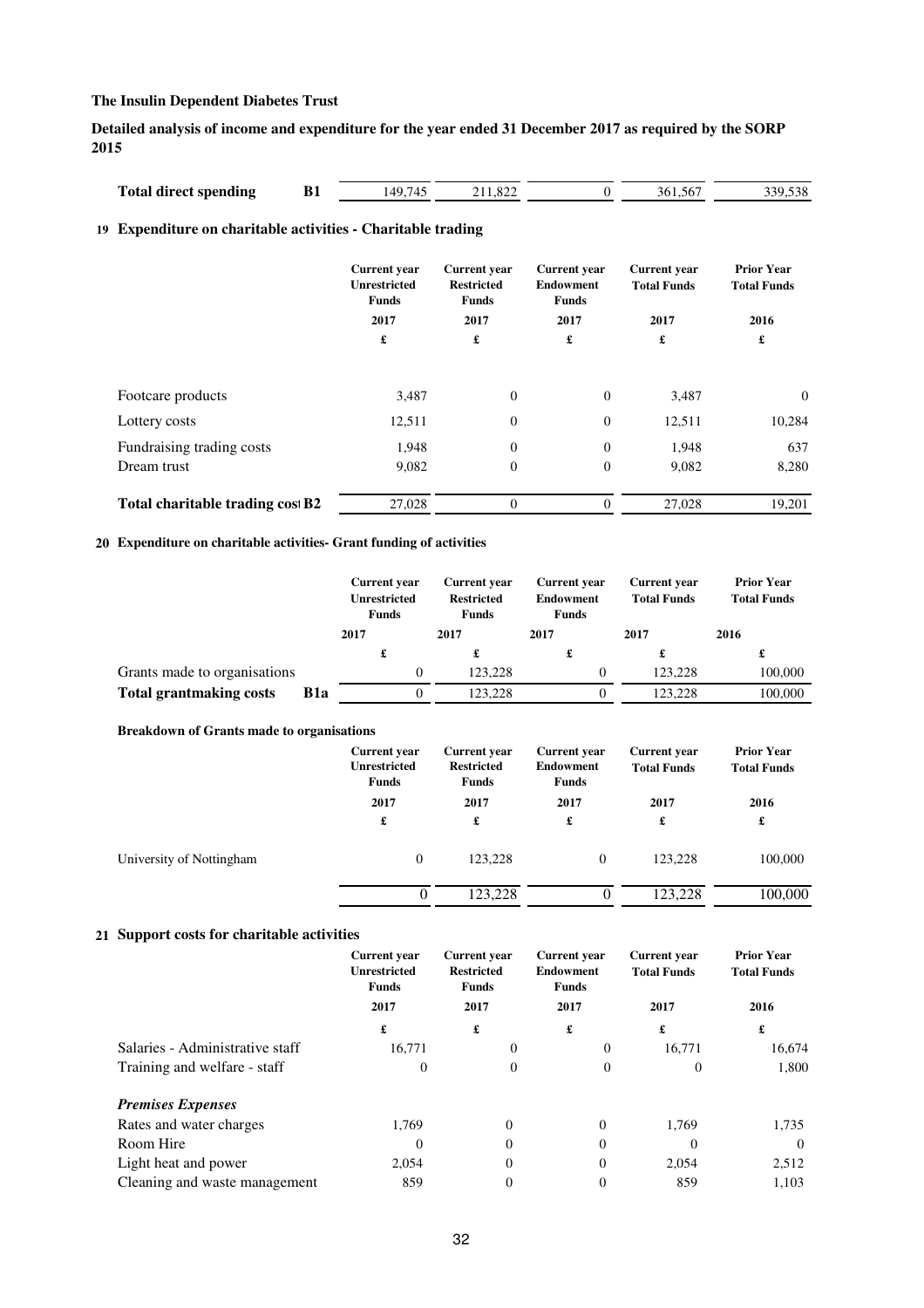### **Detailed analysis of income and expenditure for the year ended 31 December 2017 as required by the SORP 2015**

| Premises repairs, renewals and |  |     |       |
|--------------------------------|--|-----|-------|
| maintenance                    |  | ,,, | 4.32. |